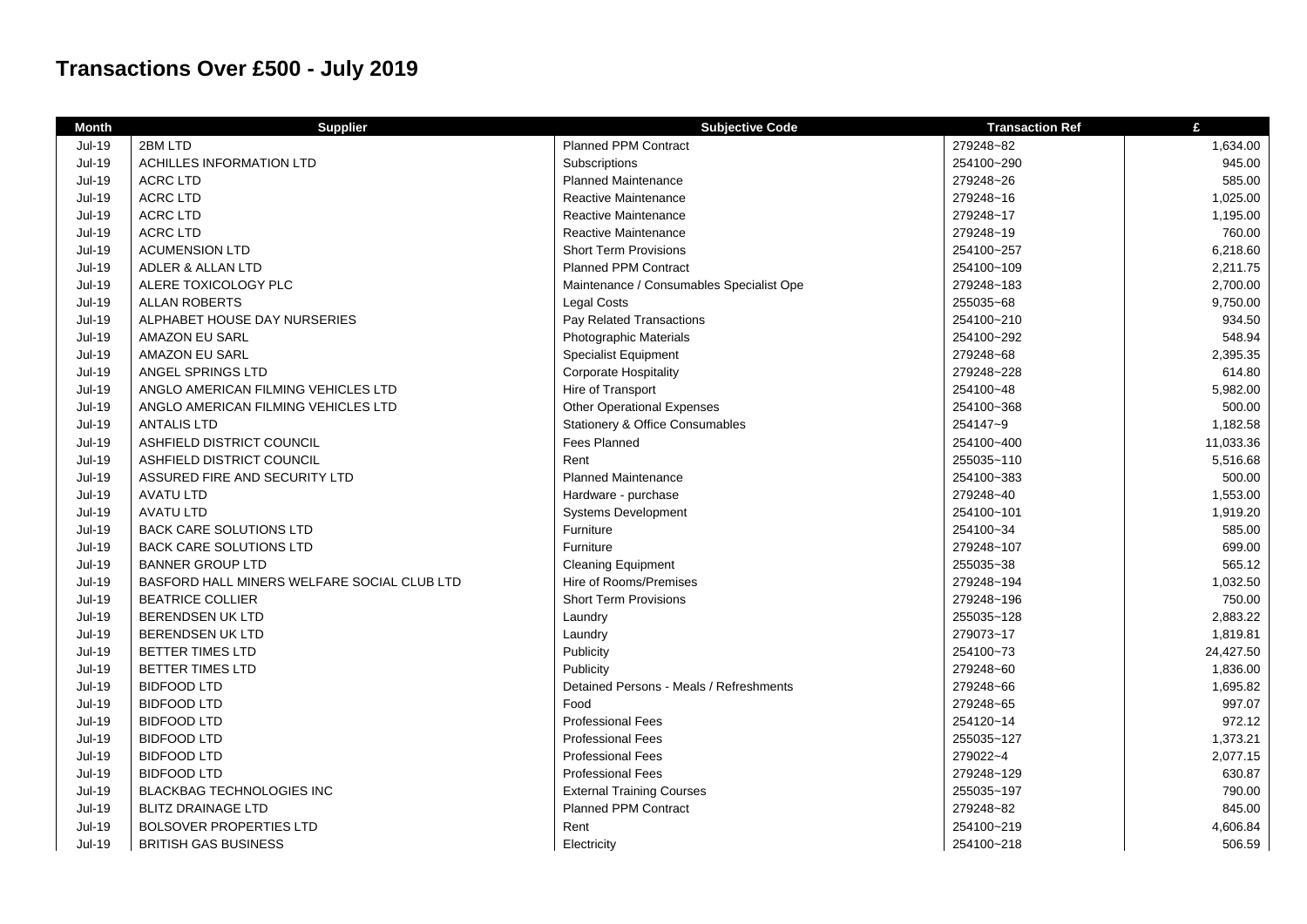| <b>Month</b>  | <b>Supplier</b>                     | <b>Subjective Code</b>                   | <b>Transaction Ref</b> | $\mathbf{f}$ |
|---------------|-------------------------------------|------------------------------------------|------------------------|--------------|
| <b>Jul-19</b> | BRITISH TELECOMMUNICATIONS PLC      | Airwave                                  | 254100~6               | 23,966.64    |
| <b>Jul-19</b> | BRITISH TELECOMMUNICATIONS PLC      | Airwave                                  | 279248~6               | 51,361.82    |
| <b>Jul-19</b> | BRITISH TELECOMMUNICATIONS PLC      | <b>Network Services</b>                  | 279248~94              | 2,027.81     |
| <b>Jul-19</b> | BRITNELL TREE SERVICES LTD          | Grounds Maintenance                      | 254100~390             | 700.00       |
| <b>Jul-19</b> | BRITNELL TREE SERVICES LTD          | <b>Planned Maintenance</b>               | 254100~35              | 900.00       |
| <b>Jul-19</b> | <b>BROOK STREET (UK) LTD</b>        | Agency / Temp Staff                      | 254100~307             | 4,925.48     |
| <b>Jul-19</b> | <b>BROOK STREET (UK) LTD</b>        | Agency / Temp Staff                      | 279248~221             | 2,427.83     |
| <b>Jul-19</b> | <b>BROOK STREET (UK) LTD</b>        | Agency / Temp Staff                      | 279248~284             | 1,553.53     |
| <b>Jul-19</b> | <b>BT GLOBAL SERVICES</b>           | Airwave                                  | 255035~2               | 730.63       |
| <b>Jul-19</b> | <b>BT GLOBAL SERVICES</b>           | Airwave                                  | 279248~6               | 541.66       |
| Jul-19        | <b>BUDDILTD</b>                     | Maintenance / Consumables Specialist Ope | 255035~69              | 2,595.00     |
| <b>Jul-19</b> | <b>BUYWORKS LTD</b>                 | <b>Consultants Fees</b>                  | 254100~37              | 20,925.00    |
| <b>Jul-19</b> | <b>C WALTON LTD</b>                 | <b>External Training Courses</b>         | 254100~81              | 500.00       |
| <b>Jul-19</b> | CAPITA BUSINESS SERVICES LTD        | <b>Hotel Accommodation</b>               | 254100~12              | 872.00       |
| <b>Jul-19</b> | CAPITA BUSINESS SERVICES LTD        | <b>Hotel Accommodation</b>               | 254100~310             | 2,492.13     |
| <b>Jul-19</b> | CAPITA BUSINESS SERVICES LTD        | <b>Hotel Accommodation</b>               | 254100~68              | 721.50       |
| <b>Jul-19</b> | CAPITA BUSINESS SERVICES LTD        | <b>Network Services</b>                  | 279248~94              | 91,738.58    |
| <b>Jul-19</b> | <b>CAPITA BUSINESS SERVICES LTD</b> | Public Transport & Parking               | 254100~138             | 1,325.49     |
| <b>Jul-19</b> | CAPITA BUSINESS SERVICES LTD        | Public Transport & Parking               | 254100~150             | 1,845.00     |
| <b>Jul-19</b> | CAPITA BUSINESS SERVICES LTD        | <b>Public Transport &amp; Parking</b>    | 254100~187             | 706.20       |
| <b>Jul-19</b> | CAPITA BUSINESS SERVICES LTD        | Public Transport & Parking               | 254100~229             | 709.15       |
| <b>Jul-19</b> | CAPITA BUSINESS SERVICES LTD        | <b>Public Transport &amp; Parking</b>    | 254100~264             | 973.70       |
| <b>Jul-19</b> | CAPITA BUSINESS SERVICES LTD        | <b>Public Transport &amp; Parking</b>    | 254100~289             | 670.50       |
| <b>Jul-19</b> | CAPITA BUSINESS SERVICES LTD        | Public Transport & Parking               | 254100~335             | 739.63       |
| <b>Jul-19</b> | CAPITA BUSINESS SERVICES LTD        | <b>Public Transport &amp; Parking</b>    | 279248~105             | 781.12       |
| <b>Jul-19</b> | CAPITA BUSINESS SERVICES LTD        | Public Transport & Parking               | 279248~111             | 3,069.50     |
| <b>Jul-19</b> | <b>CAPITA BUSINESS SERVICES LTD</b> | Public Transport & Parking               | 279248~152             | 551.00       |
| Jul-19        | <b>CEDAR HOUSE DAY NURSEY</b>       | Pay Related Transactions                 | 254100~210             | 729.00       |
| <b>Jul-19</b> | <b>CERTAS ENERGY UK LTD</b>         | <b>Diesel</b>                            | 254100~132             | 15,433.50    |
| <b>Jul-19</b> | <b>CERTAS ENERGY UK LTD</b>         | Diesel                                   | 254100~369             | 15,435.56    |
| <b>Jul-19</b> | <b>CERTAS ENERGY UK LTD</b>         | Diesel                                   | 271078~5               | 15,349.50    |
| <b>Jul-19</b> | <b>CERTAS ENERGY UK LTD</b>         | Diesel                                   | 274063~12              | 15,349.50    |
| <b>Jul-19</b> | <b>CERTAS ENERGY UK LTD</b>         | <b>Diesel</b>                            | 279248~25              | 10,270.00    |
| <b>Jul-19</b> | <b>CERTAS ENERGY UK LTD</b>         | <b>Diesel</b>                            | 279248~93              | 15,405.00    |
| <b>Jul-19</b> | <b>CHARLES FELLOWS SUPPLIES LTD</b> | Detained Persons - Clothing              | 255035~167             | 7,556.40     |
| <b>Jul-19</b> | CHILDCARE EAST MIDLANDS LLP         | Pay Related Transactions                 | 254100~210             | 536.00       |
| <b>Jul-19</b> | CHILDCARE EAST MIDLANDS LLP         | Pay Related Transactions                 | 255035~143             | 1,913.00     |
| <b>Jul-19</b> | CHILDCARE EAST MIDLANDS LLP         | Pay Related Transactions                 | 279248~170             | 1,913.00     |
| <b>Jul-19</b> | <b>CINTRA LTD</b>                   | Interpreters Fees & Translators Fees     | 254100~348             | 23,893.50    |
| <b>Jul-19</b> | <b>CINTRA LTD</b>                   | Interpreters Fees & Translators Fees     | 255035~193             | 21,434.70    |
| <b>Jul-19</b> | <b>CINTRA LTD</b>                   | Interpreters Fees & Translators Fees     | 279073~36              | 1,337.05     |
| <b>Jul-19</b> | <b>CIPFA BUSINESS LTD</b>           | Subscriptions                            | 279248~184             | 15,000.00    |
| <b>Jul-19</b> | CJS (UK MANAGEMENT) LTD             | Conference & Seminar Fees                | 254100~391             | 680.00       |
| <b>Jul-19</b> | CLUE COMPUTING COMPANY LTD          | Software Licences                        | 279248~77              | 8,000.00     |
| <b>Jul-19</b> | <b>COLENA LTD</b>                   | <b>Specialist Equipment</b>              | 254100~318             | 1,165.00     |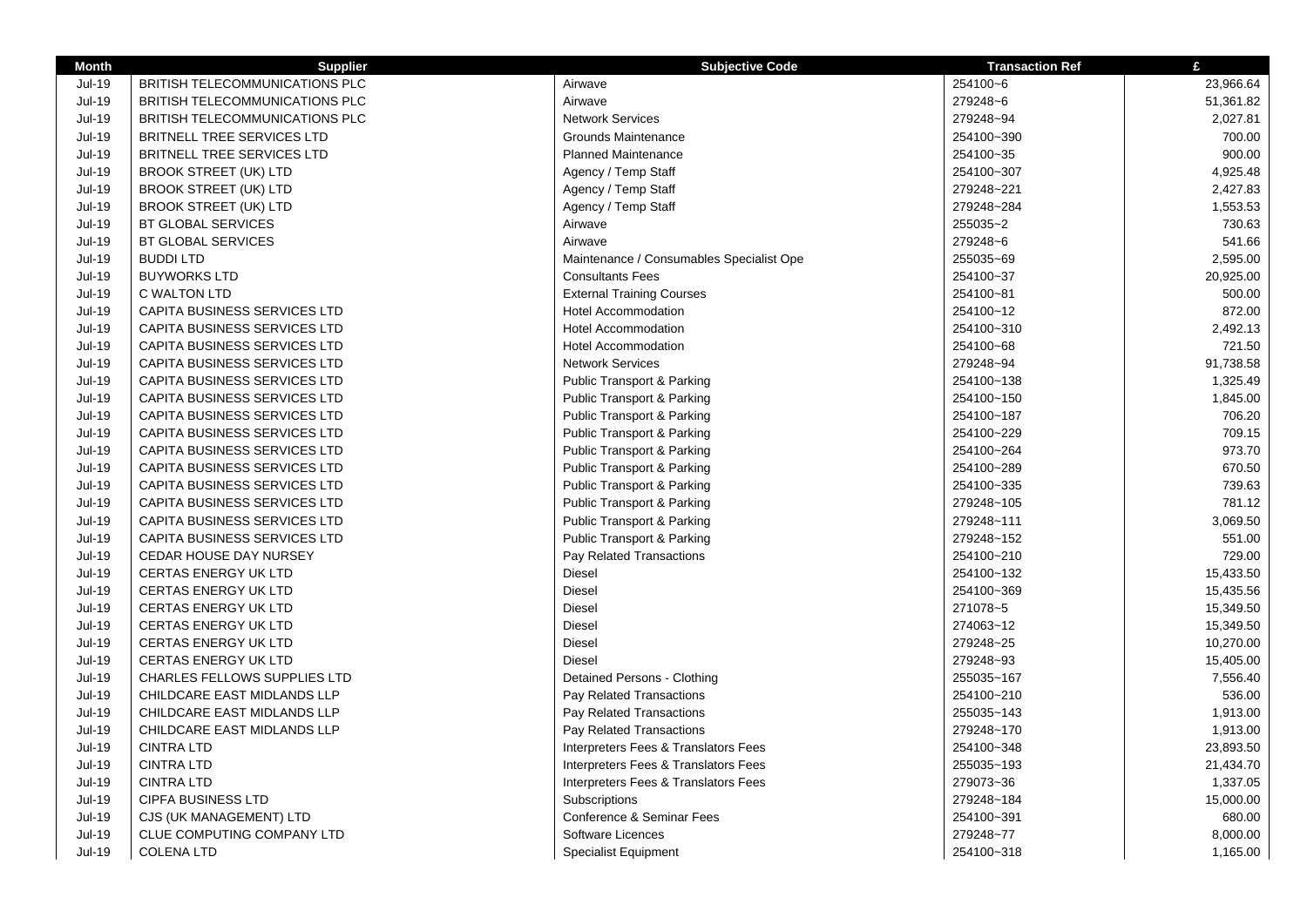| <b>Month</b>  | <b>Supplier</b>                               | <b>Subjective Code</b>                   | <b>Transaction Ref</b> | £          |
|---------------|-----------------------------------------------|------------------------------------------|------------------------|------------|
| $Jul-19$      | <b>COLENA LTD</b>                             | Vehicles - Aircraft                      | 279248~163             | 21,469.17  |
| <b>Jul-19</b> | COLLEGE GARTH LTD                             | Stray Animals (maintenance costs)        | 279248~133             | 1,317.50   |
| <b>Jul-19</b> | <b>COLLEGE OF POLICING</b>                    | <b>External Training Courses</b>         | 254100~10              | 3,738.00   |
| <b>Jul-19</b> | <b>COLLEGE OF POLICING</b>                    | <b>External Training Courses</b>         | 254100~22              | 563.75     |
| Jul-19        | <b>COLLEGE OF POLICING</b>                    | <b>External Training Courses</b>         | 279073~35              | 745.00     |
| <b>Jul-19</b> | CONTRACT DATA RESEARCH LTD (T/A CDR GROUP LTD | Hardware - purchase                      | 254100~56              | 894.00     |
| <b>Jul-19</b> | <b>COOLERAID LTD</b>                          | Food                                     | 271078~20              | 847.40     |
| <b>Jul-19</b> | <b>COONEEN AT WORK LTD</b>                    | Clothing & Uniforms                      | 254100~54              | 119,072.97 |
| Jul-19        | <b>COONEEN AT WORK LTD</b>                    | Clothing & Uniforms                      | 255035~32              | 2,083.33   |
| Jul-19        | <b>COONEEN AT WORK LTD</b>                    | Clothing & Uniforms                      | 279248~37              | 2,083.33   |
| <b>Jul-19</b> | <b>CORONA ENERGY</b>                          | Gas                                      | 254100~197             | 6,970.66   |
| Jul-19        | <b>CO-STAR ELECTRONIC COMPONENTS</b>          | Radio / Airwave - Equipment              | 254100~98              | 701.50     |
| <b>Jul-19</b> | CSA CLIENT FUNDS ACCOUNT                      | Pay Related Transactions                 | 254100~361             | 1,152.82   |
| Jul-19        | <b>CVL SYSTEMS LTD</b>                        | Planned Maintenance                      | 254100~121             | 4,910.00   |
| <b>Jul-19</b> | <b>CVL SYSTEMS LTD</b>                        | <b>Planned Maintenance</b>               | 279248~96              | 1,547.00   |
| <b>Jul-19</b> | <b>CYCLESCHEME LTD</b>                        | Salary Deductions - Cycle to Work Scheme | 254100~225             | 2,391.66   |
| <b>Jul-19</b> | <b>D.TEC INTERNATIONAL LTD</b>                | Maintenance / Consumables Specialist Ope | 279248~102             | 922.50     |
| <b>Jul-19</b> | DAISY CORPORATE SERVICES TRADING LTD          | Mobile Phone Call Charges & Contract Cos | 254100~64              | 11,605.49  |
| <b>Jul-19</b> | DATA PRO IT LTD                               | Hardware - purchase                      | 254100~56              | 4,541.90   |
| <b>Jul-19</b> | DATA PRO IT LTD                               | Other IT Costs                           | 279248~100             | 2,021.00   |
| <b>Jul-19</b> | DELL CORPORATION LTD                          | Hardware - purchase                      | 279248~40              | 756.68     |
| Jul-19        | DEPARTMENT FOR WORK AND PENSIONS              | <b>Professional Fees</b>                 | 279248~78              | 1,000.00   |
| Jul-19        | DEPARTMENT FOR WORK AND PENSIONS              | <b>Short Term Provisions</b>             | 279248~196             | 7,472.60   |
| Jul-19        | DFP SERVICES LTD                              | <b>Annual Servicing</b>                  | 254100~135             | 7,692.00   |
| Jul-19        | DFP SERVICES LTD                              | Planned PPM Contract                     | 254100~303             | 1,649.72   |
| Jul-19        | DFP SERVICES LTD                              | <b>Planned PPM Contract</b>              | 279248~82              | 707.36     |
| Jul-19        | DFP SERVICES LTD                              | Reactive Maintenance                     | 255035~34              | 1,034.21   |
| <b>Jul-19</b> | DFP SERVICES LTD                              | Reactive Maintenance                     | 279248~16              | 1,290.00   |
| Jul-19        | DG PRIVATE HIRE LTD                           | <b>Public Transport &amp; Parking</b>    | 254120~12              | 2,219.50   |
| $Jul-19$      | DG PRIVATE HIRE LTD                           | <b>Public Transport &amp; Parking</b>    | 254147~12              | 2,144.67   |
| Jul-19        | DPP LAW                                       | <b>Short Term Provisions</b>             | 279248~196             | 7,500.00   |
| $Jul-19$      | DR P WILLIAMS                                 | <b>External Training Courses</b>         | 279022~12              | 510.00     |
| $Jul-19$      | DR ROGER DG MALCOMSON                         | <b>Doctors Statements</b>                | 254100~355             | 2,612.00   |
| <b>Jul-19</b> | DR SIMON PAINE                                | <b>Doctors Statements</b>                | 279248~178             | 3,200.00   |
| $Jul-19$      | DRAGONFLIES DAY NURSERY                       | Pay Related Transactions                 | 254100~210             | 643.00     |
| <b>Jul-19</b> | DWF LLP                                       | <b>Short Term Provisions</b>             | 254100~257             | 516.00     |
| Jul-19        | EASTWOOD TOWN COUNCIL                         | Electricity                              | 274063~22              | 924.15     |
| <b>Jul-19</b> | EDF ENERGY CUSTOMERS LTD                      | Electricity                              | 254100~87              | 73,473.48  |
| <b>Jul-19</b> | EDF ENERGY CUSTOMERS LTD                      | Electricity                              | 269022~7               | 827.89     |
| $Jul-19$      | EDF ENERGY CUSTOMERS LTD                      | Electricity                              | 274063~16              | 9,251.78   |
| $Jul-19$      | EDF ENERGY CUSTOMERS LTD                      | Electricity                              | 274063~17              | 1,428.18   |
| <b>Jul-19</b> | EDF ENERGY CUSTOMERS LTD                      | Electricity                              | 274063~18              | 4,670.69   |
| <b>Jul-19</b> | EDF ENERGY CUSTOMERS LTD                      | Electricity                              | 274063~27              | 2,019.50   |
| Jul-19        | EDF ENERGY CUSTOMERS LTD                      | Electricity                              | 274063~28              | 14,466.58  |
| Jul-19        | EDF ENERGY CUSTOMERS LTD                      | Electricity                              | 279073~12              | 34,067.38  |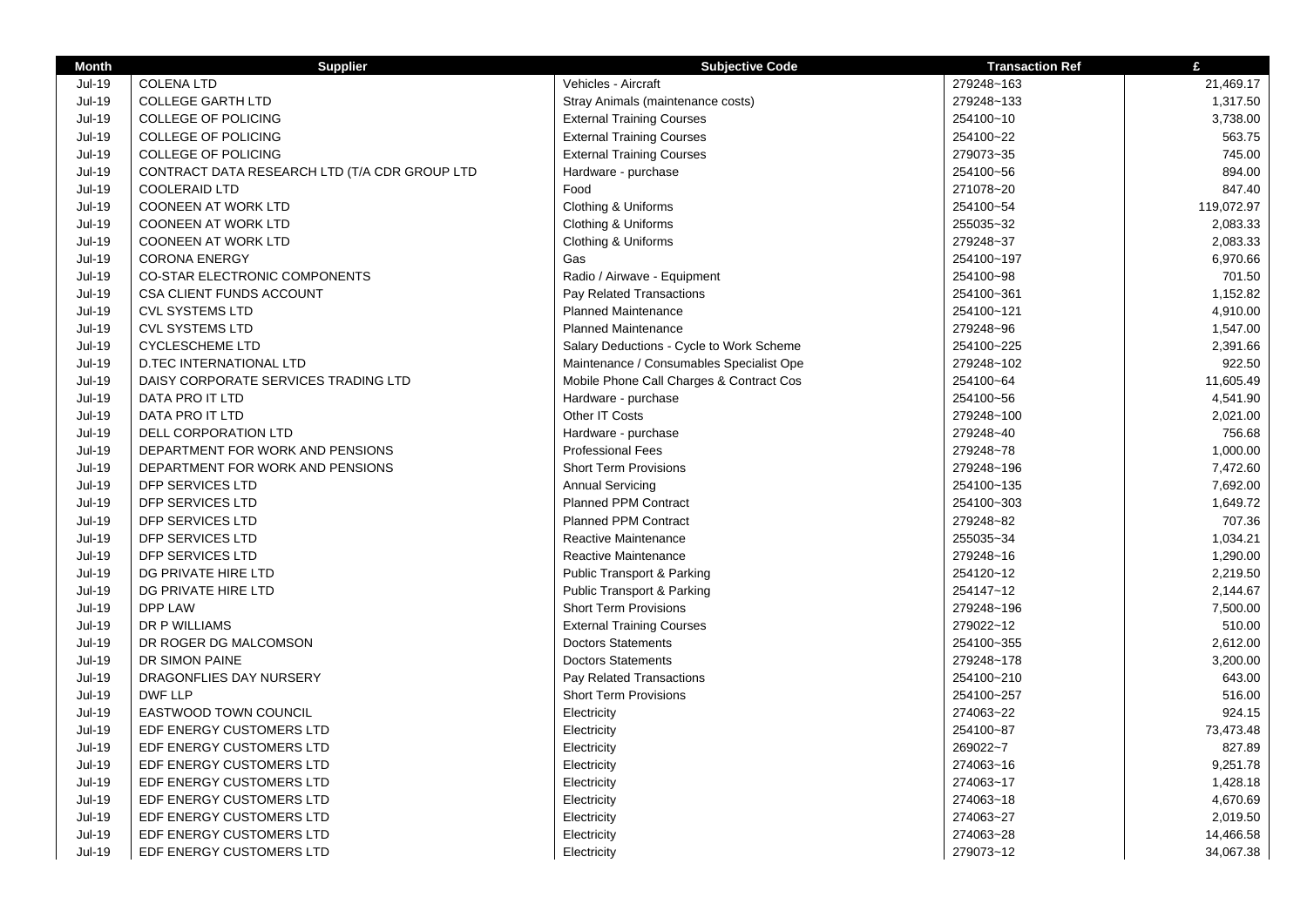| Jul-19<br>EDF ENERGY CUSTOMERS LTD<br>Electricity<br>279248~62<br>2,134.92<br><b>Jul-19</b><br>Hardware - purchase<br>254100~309<br>18,320.00<br><b>EDGENEXUS LTD</b><br><b>Jul-19</b><br>1,382.50<br><b>EMMA WARDROPPER</b><br><b>External Training Courses</b><br>254100~345<br><b>Jul-19</b><br>254100~48<br>3,076.24<br>ENTERPRISE RENT-A-CAR (UK) LTD<br>Hire of Transport<br><b>Jul-19</b><br>Hire of Transport<br>254100~9<br>622.21<br>ENTERPRISE RENT-A-CAR (UK) LTD<br><b>Jul-19</b><br>255035~27<br>710.32<br>ENTERPRISE RENT-A-CAR (UK) LTD<br>Hire of Transport<br>1,750.00<br>Jul-19<br>ENTERPRISE RENT-A-CAR (UK) LTD<br>Hire of Transport<br>279248~30<br><b>Jul-19</b><br>660.72<br><b>ENVA ENGLAND LTD</b><br><b>Waste Disposal</b><br>279073~15<br>$Jul-19$<br>ENVIROENERGY (NOTTINGHAM) LTD<br><b>Other Energy Costs</b><br>254100~343<br>6,753.09<br>Other Energy Costs<br><b>Jul-19</b><br>ENVIROENERGY (NOTTINGHAM) LTD<br>279248~240<br>1,884.24<br><b>Jul-19</b><br>794.15<br>EPPERSTONE RIFLE RANGE<br>Electricity<br>279022~11<br><b>Jul-19</b><br>Rent<br>EPPERSTONE RIFLE RANGE<br>254100~274<br>7,500.00<br>Rent<br>Jul-19<br>255035~163<br>7,501.00<br>EPPERSTONE RIFLE RANGE<br><b>Jul-19</b><br>625.00<br>EUROTECH ENVIRONMENTAL LTD<br><b>Planned Maintenance</b><br>279248~29<br>Jul-19<br>EVERYTHING EVERYWHERE LTD<br>Mobile Phone Call Charges & Contract Cos<br>254100~362<br>2,380.80<br><b>Jul-19</b><br>EVERYTHING EVERYWHERE LTD<br>Mobile Phone Call Charges & Contract Cos<br>254100~64<br>8,827.72<br>Jul-19<br><b>EXPERIAN LTD</b><br>Searches<br>279248~125<br>5,724.26<br>Jul-19<br><b>EXPERIAN LTD</b><br>Subscriptions<br>279248~168<br>1,337.08<br>Jul-19<br>FIREBLITZ EXTINGUISHER LTD<br>Maintenance / Consumables Specialist Ope<br>279248~46<br>1,527.00<br><b>Jul-19</b><br><b>FLOGAS BRITAIN LTD</b><br>First Aid Equipment / Consumables<br>255035~151<br>2,777.51<br><b>Jul-19</b><br><b>SOC Consumables</b><br><b>FLOGAS BRITAIN LTD</b><br>255035~204<br>1,711.65<br><b>Jul-19</b><br>FONEFUNSHOP LTD<br>Minor Systems<br>254100~122<br>1,323.58<br>657.40<br><b>Jul-19</b><br>Minor Systems<br>279248~97<br><b>FONEFUNSHOP LTD</b><br><b>Jul-19</b><br>Legal Costs<br>254100~382<br>3,200.00<br>FORENSIC HEALTHCARE SERVICES LTD<br><b>Jul-19</b><br>Reactive Maintenance<br>254100~110<br>FWP PLUMBERS NOTTINGHAM LTD<br>6,786.61<br><b>Jul-19</b><br>FWP PLUMBERS NOTTINGHAM LTD<br>Reactive Maintenance<br>254100~18<br>505.17<br><b>Jul-19</b><br>Rent<br>279248~235<br>7,875.00<br><b>GEDLING BOROUGH COUNCIL</b><br><b>Jul-19</b><br><b>Planned Maintenance</b><br>255035~54<br>1,607.13<br>GEO HANSON & SONS HUCKNALL LTD<br><b>Jul-19</b><br><b>Planned Maintenance</b><br>838.73<br>GEO HANSON & SONS HUCKNALL LTD<br>274063~2<br><b>Jul-19</b><br>274063~26<br>1,040.00<br>GEO HANSON & SONS HUCKNALL LTD<br><b>Training Materials</b><br><b>Jul-19</b><br>1,020.00<br>GIVE AS YOU EARN<br>Pay Related Transactions<br>254100~233<br><b>Jul-19</b><br>10,015.20<br>GIVE AS YOU EARN<br>Pay Related Transactions<br>254100~234<br><b>Jul-19</b><br>Pay Related Transactions<br>926.40<br>GIVE AS YOU EARN<br>254100~235<br><b>Jul-19</b><br>Web Infrastructure<br>255035~107<br>1,900.48<br><b>GLIDER DIGITAL LTD</b><br><b>Jul-19</b><br>GMB (MIDLANDS & EAST COAST)<br>Pay Related Transactions<br>279248~263<br>2,460.56<br><b>Jul-19</b><br>255035~61<br>890.00<br><b>GMK LTD</b><br>Firearms & Supplies<br><b>Jul-19</b><br><b>GMK LTD</b><br>Firearms & Supplies<br>279248~38<br>1,248.75<br><b>Jul-19</b><br><b>GRANT THORNTON UK LLP</b><br>Gifts & Mementoes<br>18,293.10<br>254100~375<br><b>Jul-19</b><br><b>GREATER MANCHESTER COMBINED AUTHORITY</b><br><b>External Training Courses</b><br>254100~58<br>1,408.00<br><b>Jul-19</b><br><b>External Training Courses</b><br>279248~41<br>1,408.00<br><b>GREATER MANCHESTER COMBINED AUTHORITY</b><br><b>Jul-19</b><br><b>GREGSONS SOLICITORS</b><br><b>Short Term Provisions</b><br>254100~257<br>30,450.00<br><b>Jul-19</b><br><b>GREGSONS SOLICITORS</b><br><b>Short Term Provisions</b><br>255035~160<br>5,000.00<br><b>Jul-19</b><br><b>GRG PUBLIC RESOURCES LTD</b><br>Damage to Property / Boarding Up<br>254100~222<br>1,200.00<br>$Jul-19$<br><b>GROUNDWORK GREATER NOTTINGHAM</b><br>Specific Grants awarded<br>254100~125<br>3,000.00 | <b>Month</b>  | <b>Supplier</b>          | <b>Subjective Code</b>           | <b>Transaction Ref</b> | £      |
|------------------------------------------------------------------------------------------------------------------------------------------------------------------------------------------------------------------------------------------------------------------------------------------------------------------------------------------------------------------------------------------------------------------------------------------------------------------------------------------------------------------------------------------------------------------------------------------------------------------------------------------------------------------------------------------------------------------------------------------------------------------------------------------------------------------------------------------------------------------------------------------------------------------------------------------------------------------------------------------------------------------------------------------------------------------------------------------------------------------------------------------------------------------------------------------------------------------------------------------------------------------------------------------------------------------------------------------------------------------------------------------------------------------------------------------------------------------------------------------------------------------------------------------------------------------------------------------------------------------------------------------------------------------------------------------------------------------------------------------------------------------------------------------------------------------------------------------------------------------------------------------------------------------------------------------------------------------------------------------------------------------------------------------------------------------------------------------------------------------------------------------------------------------------------------------------------------------------------------------------------------------------------------------------------------------------------------------------------------------------------------------------------------------------------------------------------------------------------------------------------------------------------------------------------------------------------------------------------------------------------------------------------------------------------------------------------------------------------------------------------------------------------------------------------------------------------------------------------------------------------------------------------------------------------------------------------------------------------------------------------------------------------------------------------------------------------------------------------------------------------------------------------------------------------------------------------------------------------------------------------------------------------------------------------------------------------------------------------------------------------------------------------------------------------------------------------------------------------------------------------------------------------------------------------------------------------------------------------------------------------------------------------------------------------------------------------------------------------------------------------------------------------------------------------------------------------------------------------------------------------------------------------------------------------------------------------------------------------------------------------------------------------------------------------------------------------------------------------------------------------------------------------------------------------------------------------------------------------------------------------------------------------------------------------------------------------------------------------------------------------------|---------------|--------------------------|----------------------------------|------------------------|--------|
|                                                                                                                                                                                                                                                                                                                                                                                                                                                                                                                                                                                                                                                                                                                                                                                                                                                                                                                                                                                                                                                                                                                                                                                                                                                                                                                                                                                                                                                                                                                                                                                                                                                                                                                                                                                                                                                                                                                                                                                                                                                                                                                                                                                                                                                                                                                                                                                                                                                                                                                                                                                                                                                                                                                                                                                                                                                                                                                                                                                                                                                                                                                                                                                                                                                                                                                                                                                                                                                                                                                                                                                                                                                                                                                                                                                                                                                                                                                                                                                                                                                                                                                                                                                                                                                                                                                                                                                    |               |                          |                                  |                        |        |
|                                                                                                                                                                                                                                                                                                                                                                                                                                                                                                                                                                                                                                                                                                                                                                                                                                                                                                                                                                                                                                                                                                                                                                                                                                                                                                                                                                                                                                                                                                                                                                                                                                                                                                                                                                                                                                                                                                                                                                                                                                                                                                                                                                                                                                                                                                                                                                                                                                                                                                                                                                                                                                                                                                                                                                                                                                                                                                                                                                                                                                                                                                                                                                                                                                                                                                                                                                                                                                                                                                                                                                                                                                                                                                                                                                                                                                                                                                                                                                                                                                                                                                                                                                                                                                                                                                                                                                                    |               |                          |                                  |                        |        |
|                                                                                                                                                                                                                                                                                                                                                                                                                                                                                                                                                                                                                                                                                                                                                                                                                                                                                                                                                                                                                                                                                                                                                                                                                                                                                                                                                                                                                                                                                                                                                                                                                                                                                                                                                                                                                                                                                                                                                                                                                                                                                                                                                                                                                                                                                                                                                                                                                                                                                                                                                                                                                                                                                                                                                                                                                                                                                                                                                                                                                                                                                                                                                                                                                                                                                                                                                                                                                                                                                                                                                                                                                                                                                                                                                                                                                                                                                                                                                                                                                                                                                                                                                                                                                                                                                                                                                                                    |               |                          |                                  |                        |        |
|                                                                                                                                                                                                                                                                                                                                                                                                                                                                                                                                                                                                                                                                                                                                                                                                                                                                                                                                                                                                                                                                                                                                                                                                                                                                                                                                                                                                                                                                                                                                                                                                                                                                                                                                                                                                                                                                                                                                                                                                                                                                                                                                                                                                                                                                                                                                                                                                                                                                                                                                                                                                                                                                                                                                                                                                                                                                                                                                                                                                                                                                                                                                                                                                                                                                                                                                                                                                                                                                                                                                                                                                                                                                                                                                                                                                                                                                                                                                                                                                                                                                                                                                                                                                                                                                                                                                                                                    |               |                          |                                  |                        |        |
|                                                                                                                                                                                                                                                                                                                                                                                                                                                                                                                                                                                                                                                                                                                                                                                                                                                                                                                                                                                                                                                                                                                                                                                                                                                                                                                                                                                                                                                                                                                                                                                                                                                                                                                                                                                                                                                                                                                                                                                                                                                                                                                                                                                                                                                                                                                                                                                                                                                                                                                                                                                                                                                                                                                                                                                                                                                                                                                                                                                                                                                                                                                                                                                                                                                                                                                                                                                                                                                                                                                                                                                                                                                                                                                                                                                                                                                                                                                                                                                                                                                                                                                                                                                                                                                                                                                                                                                    |               |                          |                                  |                        |        |
|                                                                                                                                                                                                                                                                                                                                                                                                                                                                                                                                                                                                                                                                                                                                                                                                                                                                                                                                                                                                                                                                                                                                                                                                                                                                                                                                                                                                                                                                                                                                                                                                                                                                                                                                                                                                                                                                                                                                                                                                                                                                                                                                                                                                                                                                                                                                                                                                                                                                                                                                                                                                                                                                                                                                                                                                                                                                                                                                                                                                                                                                                                                                                                                                                                                                                                                                                                                                                                                                                                                                                                                                                                                                                                                                                                                                                                                                                                                                                                                                                                                                                                                                                                                                                                                                                                                                                                                    |               |                          |                                  |                        |        |
|                                                                                                                                                                                                                                                                                                                                                                                                                                                                                                                                                                                                                                                                                                                                                                                                                                                                                                                                                                                                                                                                                                                                                                                                                                                                                                                                                                                                                                                                                                                                                                                                                                                                                                                                                                                                                                                                                                                                                                                                                                                                                                                                                                                                                                                                                                                                                                                                                                                                                                                                                                                                                                                                                                                                                                                                                                                                                                                                                                                                                                                                                                                                                                                                                                                                                                                                                                                                                                                                                                                                                                                                                                                                                                                                                                                                                                                                                                                                                                                                                                                                                                                                                                                                                                                                                                                                                                                    |               |                          |                                  |                        |        |
|                                                                                                                                                                                                                                                                                                                                                                                                                                                                                                                                                                                                                                                                                                                                                                                                                                                                                                                                                                                                                                                                                                                                                                                                                                                                                                                                                                                                                                                                                                                                                                                                                                                                                                                                                                                                                                                                                                                                                                                                                                                                                                                                                                                                                                                                                                                                                                                                                                                                                                                                                                                                                                                                                                                                                                                                                                                                                                                                                                                                                                                                                                                                                                                                                                                                                                                                                                                                                                                                                                                                                                                                                                                                                                                                                                                                                                                                                                                                                                                                                                                                                                                                                                                                                                                                                                                                                                                    |               |                          |                                  |                        |        |
|                                                                                                                                                                                                                                                                                                                                                                                                                                                                                                                                                                                                                                                                                                                                                                                                                                                                                                                                                                                                                                                                                                                                                                                                                                                                                                                                                                                                                                                                                                                                                                                                                                                                                                                                                                                                                                                                                                                                                                                                                                                                                                                                                                                                                                                                                                                                                                                                                                                                                                                                                                                                                                                                                                                                                                                                                                                                                                                                                                                                                                                                                                                                                                                                                                                                                                                                                                                                                                                                                                                                                                                                                                                                                                                                                                                                                                                                                                                                                                                                                                                                                                                                                                                                                                                                                                                                                                                    |               |                          |                                  |                        |        |
|                                                                                                                                                                                                                                                                                                                                                                                                                                                                                                                                                                                                                                                                                                                                                                                                                                                                                                                                                                                                                                                                                                                                                                                                                                                                                                                                                                                                                                                                                                                                                                                                                                                                                                                                                                                                                                                                                                                                                                                                                                                                                                                                                                                                                                                                                                                                                                                                                                                                                                                                                                                                                                                                                                                                                                                                                                                                                                                                                                                                                                                                                                                                                                                                                                                                                                                                                                                                                                                                                                                                                                                                                                                                                                                                                                                                                                                                                                                                                                                                                                                                                                                                                                                                                                                                                                                                                                                    |               |                          |                                  |                        |        |
|                                                                                                                                                                                                                                                                                                                                                                                                                                                                                                                                                                                                                                                                                                                                                                                                                                                                                                                                                                                                                                                                                                                                                                                                                                                                                                                                                                                                                                                                                                                                                                                                                                                                                                                                                                                                                                                                                                                                                                                                                                                                                                                                                                                                                                                                                                                                                                                                                                                                                                                                                                                                                                                                                                                                                                                                                                                                                                                                                                                                                                                                                                                                                                                                                                                                                                                                                                                                                                                                                                                                                                                                                                                                                                                                                                                                                                                                                                                                                                                                                                                                                                                                                                                                                                                                                                                                                                                    |               |                          |                                  |                        |        |
|                                                                                                                                                                                                                                                                                                                                                                                                                                                                                                                                                                                                                                                                                                                                                                                                                                                                                                                                                                                                                                                                                                                                                                                                                                                                                                                                                                                                                                                                                                                                                                                                                                                                                                                                                                                                                                                                                                                                                                                                                                                                                                                                                                                                                                                                                                                                                                                                                                                                                                                                                                                                                                                                                                                                                                                                                                                                                                                                                                                                                                                                                                                                                                                                                                                                                                                                                                                                                                                                                                                                                                                                                                                                                                                                                                                                                                                                                                                                                                                                                                                                                                                                                                                                                                                                                                                                                                                    |               |                          |                                  |                        |        |
|                                                                                                                                                                                                                                                                                                                                                                                                                                                                                                                                                                                                                                                                                                                                                                                                                                                                                                                                                                                                                                                                                                                                                                                                                                                                                                                                                                                                                                                                                                                                                                                                                                                                                                                                                                                                                                                                                                                                                                                                                                                                                                                                                                                                                                                                                                                                                                                                                                                                                                                                                                                                                                                                                                                                                                                                                                                                                                                                                                                                                                                                                                                                                                                                                                                                                                                                                                                                                                                                                                                                                                                                                                                                                                                                                                                                                                                                                                                                                                                                                                                                                                                                                                                                                                                                                                                                                                                    |               |                          |                                  |                        |        |
|                                                                                                                                                                                                                                                                                                                                                                                                                                                                                                                                                                                                                                                                                                                                                                                                                                                                                                                                                                                                                                                                                                                                                                                                                                                                                                                                                                                                                                                                                                                                                                                                                                                                                                                                                                                                                                                                                                                                                                                                                                                                                                                                                                                                                                                                                                                                                                                                                                                                                                                                                                                                                                                                                                                                                                                                                                                                                                                                                                                                                                                                                                                                                                                                                                                                                                                                                                                                                                                                                                                                                                                                                                                                                                                                                                                                                                                                                                                                                                                                                                                                                                                                                                                                                                                                                                                                                                                    |               |                          |                                  |                        |        |
|                                                                                                                                                                                                                                                                                                                                                                                                                                                                                                                                                                                                                                                                                                                                                                                                                                                                                                                                                                                                                                                                                                                                                                                                                                                                                                                                                                                                                                                                                                                                                                                                                                                                                                                                                                                                                                                                                                                                                                                                                                                                                                                                                                                                                                                                                                                                                                                                                                                                                                                                                                                                                                                                                                                                                                                                                                                                                                                                                                                                                                                                                                                                                                                                                                                                                                                                                                                                                                                                                                                                                                                                                                                                                                                                                                                                                                                                                                                                                                                                                                                                                                                                                                                                                                                                                                                                                                                    |               |                          |                                  |                        |        |
|                                                                                                                                                                                                                                                                                                                                                                                                                                                                                                                                                                                                                                                                                                                                                                                                                                                                                                                                                                                                                                                                                                                                                                                                                                                                                                                                                                                                                                                                                                                                                                                                                                                                                                                                                                                                                                                                                                                                                                                                                                                                                                                                                                                                                                                                                                                                                                                                                                                                                                                                                                                                                                                                                                                                                                                                                                                                                                                                                                                                                                                                                                                                                                                                                                                                                                                                                                                                                                                                                                                                                                                                                                                                                                                                                                                                                                                                                                                                                                                                                                                                                                                                                                                                                                                                                                                                                                                    |               |                          |                                  |                        |        |
|                                                                                                                                                                                                                                                                                                                                                                                                                                                                                                                                                                                                                                                                                                                                                                                                                                                                                                                                                                                                                                                                                                                                                                                                                                                                                                                                                                                                                                                                                                                                                                                                                                                                                                                                                                                                                                                                                                                                                                                                                                                                                                                                                                                                                                                                                                                                                                                                                                                                                                                                                                                                                                                                                                                                                                                                                                                                                                                                                                                                                                                                                                                                                                                                                                                                                                                                                                                                                                                                                                                                                                                                                                                                                                                                                                                                                                                                                                                                                                                                                                                                                                                                                                                                                                                                                                                                                                                    |               |                          |                                  |                        |        |
|                                                                                                                                                                                                                                                                                                                                                                                                                                                                                                                                                                                                                                                                                                                                                                                                                                                                                                                                                                                                                                                                                                                                                                                                                                                                                                                                                                                                                                                                                                                                                                                                                                                                                                                                                                                                                                                                                                                                                                                                                                                                                                                                                                                                                                                                                                                                                                                                                                                                                                                                                                                                                                                                                                                                                                                                                                                                                                                                                                                                                                                                                                                                                                                                                                                                                                                                                                                                                                                                                                                                                                                                                                                                                                                                                                                                                                                                                                                                                                                                                                                                                                                                                                                                                                                                                                                                                                                    |               |                          |                                  |                        |        |
|                                                                                                                                                                                                                                                                                                                                                                                                                                                                                                                                                                                                                                                                                                                                                                                                                                                                                                                                                                                                                                                                                                                                                                                                                                                                                                                                                                                                                                                                                                                                                                                                                                                                                                                                                                                                                                                                                                                                                                                                                                                                                                                                                                                                                                                                                                                                                                                                                                                                                                                                                                                                                                                                                                                                                                                                                                                                                                                                                                                                                                                                                                                                                                                                                                                                                                                                                                                                                                                                                                                                                                                                                                                                                                                                                                                                                                                                                                                                                                                                                                                                                                                                                                                                                                                                                                                                                                                    |               |                          |                                  |                        |        |
|                                                                                                                                                                                                                                                                                                                                                                                                                                                                                                                                                                                                                                                                                                                                                                                                                                                                                                                                                                                                                                                                                                                                                                                                                                                                                                                                                                                                                                                                                                                                                                                                                                                                                                                                                                                                                                                                                                                                                                                                                                                                                                                                                                                                                                                                                                                                                                                                                                                                                                                                                                                                                                                                                                                                                                                                                                                                                                                                                                                                                                                                                                                                                                                                                                                                                                                                                                                                                                                                                                                                                                                                                                                                                                                                                                                                                                                                                                                                                                                                                                                                                                                                                                                                                                                                                                                                                                                    |               |                          |                                  |                        |        |
|                                                                                                                                                                                                                                                                                                                                                                                                                                                                                                                                                                                                                                                                                                                                                                                                                                                                                                                                                                                                                                                                                                                                                                                                                                                                                                                                                                                                                                                                                                                                                                                                                                                                                                                                                                                                                                                                                                                                                                                                                                                                                                                                                                                                                                                                                                                                                                                                                                                                                                                                                                                                                                                                                                                                                                                                                                                                                                                                                                                                                                                                                                                                                                                                                                                                                                                                                                                                                                                                                                                                                                                                                                                                                                                                                                                                                                                                                                                                                                                                                                                                                                                                                                                                                                                                                                                                                                                    |               |                          |                                  |                        |        |
|                                                                                                                                                                                                                                                                                                                                                                                                                                                                                                                                                                                                                                                                                                                                                                                                                                                                                                                                                                                                                                                                                                                                                                                                                                                                                                                                                                                                                                                                                                                                                                                                                                                                                                                                                                                                                                                                                                                                                                                                                                                                                                                                                                                                                                                                                                                                                                                                                                                                                                                                                                                                                                                                                                                                                                                                                                                                                                                                                                                                                                                                                                                                                                                                                                                                                                                                                                                                                                                                                                                                                                                                                                                                                                                                                                                                                                                                                                                                                                                                                                                                                                                                                                                                                                                                                                                                                                                    |               |                          |                                  |                        |        |
|                                                                                                                                                                                                                                                                                                                                                                                                                                                                                                                                                                                                                                                                                                                                                                                                                                                                                                                                                                                                                                                                                                                                                                                                                                                                                                                                                                                                                                                                                                                                                                                                                                                                                                                                                                                                                                                                                                                                                                                                                                                                                                                                                                                                                                                                                                                                                                                                                                                                                                                                                                                                                                                                                                                                                                                                                                                                                                                                                                                                                                                                                                                                                                                                                                                                                                                                                                                                                                                                                                                                                                                                                                                                                                                                                                                                                                                                                                                                                                                                                                                                                                                                                                                                                                                                                                                                                                                    |               |                          |                                  |                        |        |
|                                                                                                                                                                                                                                                                                                                                                                                                                                                                                                                                                                                                                                                                                                                                                                                                                                                                                                                                                                                                                                                                                                                                                                                                                                                                                                                                                                                                                                                                                                                                                                                                                                                                                                                                                                                                                                                                                                                                                                                                                                                                                                                                                                                                                                                                                                                                                                                                                                                                                                                                                                                                                                                                                                                                                                                                                                                                                                                                                                                                                                                                                                                                                                                                                                                                                                                                                                                                                                                                                                                                                                                                                                                                                                                                                                                                                                                                                                                                                                                                                                                                                                                                                                                                                                                                                                                                                                                    |               |                          |                                  |                        |        |
|                                                                                                                                                                                                                                                                                                                                                                                                                                                                                                                                                                                                                                                                                                                                                                                                                                                                                                                                                                                                                                                                                                                                                                                                                                                                                                                                                                                                                                                                                                                                                                                                                                                                                                                                                                                                                                                                                                                                                                                                                                                                                                                                                                                                                                                                                                                                                                                                                                                                                                                                                                                                                                                                                                                                                                                                                                                                                                                                                                                                                                                                                                                                                                                                                                                                                                                                                                                                                                                                                                                                                                                                                                                                                                                                                                                                                                                                                                                                                                                                                                                                                                                                                                                                                                                                                                                                                                                    |               |                          |                                  |                        |        |
|                                                                                                                                                                                                                                                                                                                                                                                                                                                                                                                                                                                                                                                                                                                                                                                                                                                                                                                                                                                                                                                                                                                                                                                                                                                                                                                                                                                                                                                                                                                                                                                                                                                                                                                                                                                                                                                                                                                                                                                                                                                                                                                                                                                                                                                                                                                                                                                                                                                                                                                                                                                                                                                                                                                                                                                                                                                                                                                                                                                                                                                                                                                                                                                                                                                                                                                                                                                                                                                                                                                                                                                                                                                                                                                                                                                                                                                                                                                                                                                                                                                                                                                                                                                                                                                                                                                                                                                    |               |                          |                                  |                        |        |
|                                                                                                                                                                                                                                                                                                                                                                                                                                                                                                                                                                                                                                                                                                                                                                                                                                                                                                                                                                                                                                                                                                                                                                                                                                                                                                                                                                                                                                                                                                                                                                                                                                                                                                                                                                                                                                                                                                                                                                                                                                                                                                                                                                                                                                                                                                                                                                                                                                                                                                                                                                                                                                                                                                                                                                                                                                                                                                                                                                                                                                                                                                                                                                                                                                                                                                                                                                                                                                                                                                                                                                                                                                                                                                                                                                                                                                                                                                                                                                                                                                                                                                                                                                                                                                                                                                                                                                                    |               |                          |                                  |                        |        |
|                                                                                                                                                                                                                                                                                                                                                                                                                                                                                                                                                                                                                                                                                                                                                                                                                                                                                                                                                                                                                                                                                                                                                                                                                                                                                                                                                                                                                                                                                                                                                                                                                                                                                                                                                                                                                                                                                                                                                                                                                                                                                                                                                                                                                                                                                                                                                                                                                                                                                                                                                                                                                                                                                                                                                                                                                                                                                                                                                                                                                                                                                                                                                                                                                                                                                                                                                                                                                                                                                                                                                                                                                                                                                                                                                                                                                                                                                                                                                                                                                                                                                                                                                                                                                                                                                                                                                                                    |               |                          |                                  |                        |        |
|                                                                                                                                                                                                                                                                                                                                                                                                                                                                                                                                                                                                                                                                                                                                                                                                                                                                                                                                                                                                                                                                                                                                                                                                                                                                                                                                                                                                                                                                                                                                                                                                                                                                                                                                                                                                                                                                                                                                                                                                                                                                                                                                                                                                                                                                                                                                                                                                                                                                                                                                                                                                                                                                                                                                                                                                                                                                                                                                                                                                                                                                                                                                                                                                                                                                                                                                                                                                                                                                                                                                                                                                                                                                                                                                                                                                                                                                                                                                                                                                                                                                                                                                                                                                                                                                                                                                                                                    |               |                          |                                  |                        |        |
|                                                                                                                                                                                                                                                                                                                                                                                                                                                                                                                                                                                                                                                                                                                                                                                                                                                                                                                                                                                                                                                                                                                                                                                                                                                                                                                                                                                                                                                                                                                                                                                                                                                                                                                                                                                                                                                                                                                                                                                                                                                                                                                                                                                                                                                                                                                                                                                                                                                                                                                                                                                                                                                                                                                                                                                                                                                                                                                                                                                                                                                                                                                                                                                                                                                                                                                                                                                                                                                                                                                                                                                                                                                                                                                                                                                                                                                                                                                                                                                                                                                                                                                                                                                                                                                                                                                                                                                    |               |                          |                                  |                        |        |
|                                                                                                                                                                                                                                                                                                                                                                                                                                                                                                                                                                                                                                                                                                                                                                                                                                                                                                                                                                                                                                                                                                                                                                                                                                                                                                                                                                                                                                                                                                                                                                                                                                                                                                                                                                                                                                                                                                                                                                                                                                                                                                                                                                                                                                                                                                                                                                                                                                                                                                                                                                                                                                                                                                                                                                                                                                                                                                                                                                                                                                                                                                                                                                                                                                                                                                                                                                                                                                                                                                                                                                                                                                                                                                                                                                                                                                                                                                                                                                                                                                                                                                                                                                                                                                                                                                                                                                                    |               |                          |                                  |                        |        |
|                                                                                                                                                                                                                                                                                                                                                                                                                                                                                                                                                                                                                                                                                                                                                                                                                                                                                                                                                                                                                                                                                                                                                                                                                                                                                                                                                                                                                                                                                                                                                                                                                                                                                                                                                                                                                                                                                                                                                                                                                                                                                                                                                                                                                                                                                                                                                                                                                                                                                                                                                                                                                                                                                                                                                                                                                                                                                                                                                                                                                                                                                                                                                                                                                                                                                                                                                                                                                                                                                                                                                                                                                                                                                                                                                                                                                                                                                                                                                                                                                                                                                                                                                                                                                                                                                                                                                                                    |               |                          |                                  |                        |        |
|                                                                                                                                                                                                                                                                                                                                                                                                                                                                                                                                                                                                                                                                                                                                                                                                                                                                                                                                                                                                                                                                                                                                                                                                                                                                                                                                                                                                                                                                                                                                                                                                                                                                                                                                                                                                                                                                                                                                                                                                                                                                                                                                                                                                                                                                                                                                                                                                                                                                                                                                                                                                                                                                                                                                                                                                                                                                                                                                                                                                                                                                                                                                                                                                                                                                                                                                                                                                                                                                                                                                                                                                                                                                                                                                                                                                                                                                                                                                                                                                                                                                                                                                                                                                                                                                                                                                                                                    |               |                          |                                  |                        |        |
|                                                                                                                                                                                                                                                                                                                                                                                                                                                                                                                                                                                                                                                                                                                                                                                                                                                                                                                                                                                                                                                                                                                                                                                                                                                                                                                                                                                                                                                                                                                                                                                                                                                                                                                                                                                                                                                                                                                                                                                                                                                                                                                                                                                                                                                                                                                                                                                                                                                                                                                                                                                                                                                                                                                                                                                                                                                                                                                                                                                                                                                                                                                                                                                                                                                                                                                                                                                                                                                                                                                                                                                                                                                                                                                                                                                                                                                                                                                                                                                                                                                                                                                                                                                                                                                                                                                                                                                    |               |                          |                                  |                        |        |
|                                                                                                                                                                                                                                                                                                                                                                                                                                                                                                                                                                                                                                                                                                                                                                                                                                                                                                                                                                                                                                                                                                                                                                                                                                                                                                                                                                                                                                                                                                                                                                                                                                                                                                                                                                                                                                                                                                                                                                                                                                                                                                                                                                                                                                                                                                                                                                                                                                                                                                                                                                                                                                                                                                                                                                                                                                                                                                                                                                                                                                                                                                                                                                                                                                                                                                                                                                                                                                                                                                                                                                                                                                                                                                                                                                                                                                                                                                                                                                                                                                                                                                                                                                                                                                                                                                                                                                                    |               |                          |                                  |                        |        |
|                                                                                                                                                                                                                                                                                                                                                                                                                                                                                                                                                                                                                                                                                                                                                                                                                                                                                                                                                                                                                                                                                                                                                                                                                                                                                                                                                                                                                                                                                                                                                                                                                                                                                                                                                                                                                                                                                                                                                                                                                                                                                                                                                                                                                                                                                                                                                                                                                                                                                                                                                                                                                                                                                                                                                                                                                                                                                                                                                                                                                                                                                                                                                                                                                                                                                                                                                                                                                                                                                                                                                                                                                                                                                                                                                                                                                                                                                                                                                                                                                                                                                                                                                                                                                                                                                                                                                                                    |               |                          |                                  |                        |        |
|                                                                                                                                                                                                                                                                                                                                                                                                                                                                                                                                                                                                                                                                                                                                                                                                                                                                                                                                                                                                                                                                                                                                                                                                                                                                                                                                                                                                                                                                                                                                                                                                                                                                                                                                                                                                                                                                                                                                                                                                                                                                                                                                                                                                                                                                                                                                                                                                                                                                                                                                                                                                                                                                                                                                                                                                                                                                                                                                                                                                                                                                                                                                                                                                                                                                                                                                                                                                                                                                                                                                                                                                                                                                                                                                                                                                                                                                                                                                                                                                                                                                                                                                                                                                                                                                                                                                                                                    |               |                          |                                  |                        |        |
|                                                                                                                                                                                                                                                                                                                                                                                                                                                                                                                                                                                                                                                                                                                                                                                                                                                                                                                                                                                                                                                                                                                                                                                                                                                                                                                                                                                                                                                                                                                                                                                                                                                                                                                                                                                                                                                                                                                                                                                                                                                                                                                                                                                                                                                                                                                                                                                                                                                                                                                                                                                                                                                                                                                                                                                                                                                                                                                                                                                                                                                                                                                                                                                                                                                                                                                                                                                                                                                                                                                                                                                                                                                                                                                                                                                                                                                                                                                                                                                                                                                                                                                                                                                                                                                                                                                                                                                    |               |                          |                                  |                        |        |
|                                                                                                                                                                                                                                                                                                                                                                                                                                                                                                                                                                                                                                                                                                                                                                                                                                                                                                                                                                                                                                                                                                                                                                                                                                                                                                                                                                                                                                                                                                                                                                                                                                                                                                                                                                                                                                                                                                                                                                                                                                                                                                                                                                                                                                                                                                                                                                                                                                                                                                                                                                                                                                                                                                                                                                                                                                                                                                                                                                                                                                                                                                                                                                                                                                                                                                                                                                                                                                                                                                                                                                                                                                                                                                                                                                                                                                                                                                                                                                                                                                                                                                                                                                                                                                                                                                                                                                                    |               |                          |                                  |                        |        |
|                                                                                                                                                                                                                                                                                                                                                                                                                                                                                                                                                                                                                                                                                                                                                                                                                                                                                                                                                                                                                                                                                                                                                                                                                                                                                                                                                                                                                                                                                                                                                                                                                                                                                                                                                                                                                                                                                                                                                                                                                                                                                                                                                                                                                                                                                                                                                                                                                                                                                                                                                                                                                                                                                                                                                                                                                                                                                                                                                                                                                                                                                                                                                                                                                                                                                                                                                                                                                                                                                                                                                                                                                                                                                                                                                                                                                                                                                                                                                                                                                                                                                                                                                                                                                                                                                                                                                                                    |               |                          |                                  |                        |        |
|                                                                                                                                                                                                                                                                                                                                                                                                                                                                                                                                                                                                                                                                                                                                                                                                                                                                                                                                                                                                                                                                                                                                                                                                                                                                                                                                                                                                                                                                                                                                                                                                                                                                                                                                                                                                                                                                                                                                                                                                                                                                                                                                                                                                                                                                                                                                                                                                                                                                                                                                                                                                                                                                                                                                                                                                                                                                                                                                                                                                                                                                                                                                                                                                                                                                                                                                                                                                                                                                                                                                                                                                                                                                                                                                                                                                                                                                                                                                                                                                                                                                                                                                                                                                                                                                                                                                                                                    |               |                          |                                  |                        |        |
|                                                                                                                                                                                                                                                                                                                                                                                                                                                                                                                                                                                                                                                                                                                                                                                                                                                                                                                                                                                                                                                                                                                                                                                                                                                                                                                                                                                                                                                                                                                                                                                                                                                                                                                                                                                                                                                                                                                                                                                                                                                                                                                                                                                                                                                                                                                                                                                                                                                                                                                                                                                                                                                                                                                                                                                                                                                                                                                                                                                                                                                                                                                                                                                                                                                                                                                                                                                                                                                                                                                                                                                                                                                                                                                                                                                                                                                                                                                                                                                                                                                                                                                                                                                                                                                                                                                                                                                    |               |                          |                                  |                        |        |
|                                                                                                                                                                                                                                                                                                                                                                                                                                                                                                                                                                                                                                                                                                                                                                                                                                                                                                                                                                                                                                                                                                                                                                                                                                                                                                                                                                                                                                                                                                                                                                                                                                                                                                                                                                                                                                                                                                                                                                                                                                                                                                                                                                                                                                                                                                                                                                                                                                                                                                                                                                                                                                                                                                                                                                                                                                                                                                                                                                                                                                                                                                                                                                                                                                                                                                                                                                                                                                                                                                                                                                                                                                                                                                                                                                                                                                                                                                                                                                                                                                                                                                                                                                                                                                                                                                                                                                                    |               |                          |                                  |                        |        |
|                                                                                                                                                                                                                                                                                                                                                                                                                                                                                                                                                                                                                                                                                                                                                                                                                                                                                                                                                                                                                                                                                                                                                                                                                                                                                                                                                                                                                                                                                                                                                                                                                                                                                                                                                                                                                                                                                                                                                                                                                                                                                                                                                                                                                                                                                                                                                                                                                                                                                                                                                                                                                                                                                                                                                                                                                                                                                                                                                                                                                                                                                                                                                                                                                                                                                                                                                                                                                                                                                                                                                                                                                                                                                                                                                                                                                                                                                                                                                                                                                                                                                                                                                                                                                                                                                                                                                                                    |               |                          |                                  |                        |        |
|                                                                                                                                                                                                                                                                                                                                                                                                                                                                                                                                                                                                                                                                                                                                                                                                                                                                                                                                                                                                                                                                                                                                                                                                                                                                                                                                                                                                                                                                                                                                                                                                                                                                                                                                                                                                                                                                                                                                                                                                                                                                                                                                                                                                                                                                                                                                                                                                                                                                                                                                                                                                                                                                                                                                                                                                                                                                                                                                                                                                                                                                                                                                                                                                                                                                                                                                                                                                                                                                                                                                                                                                                                                                                                                                                                                                                                                                                                                                                                                                                                                                                                                                                                                                                                                                                                                                                                                    | <b>Jul-19</b> | HANDS FREE COMPUTING LTD | <b>External Training Courses</b> | 254100~97              | 640.00 |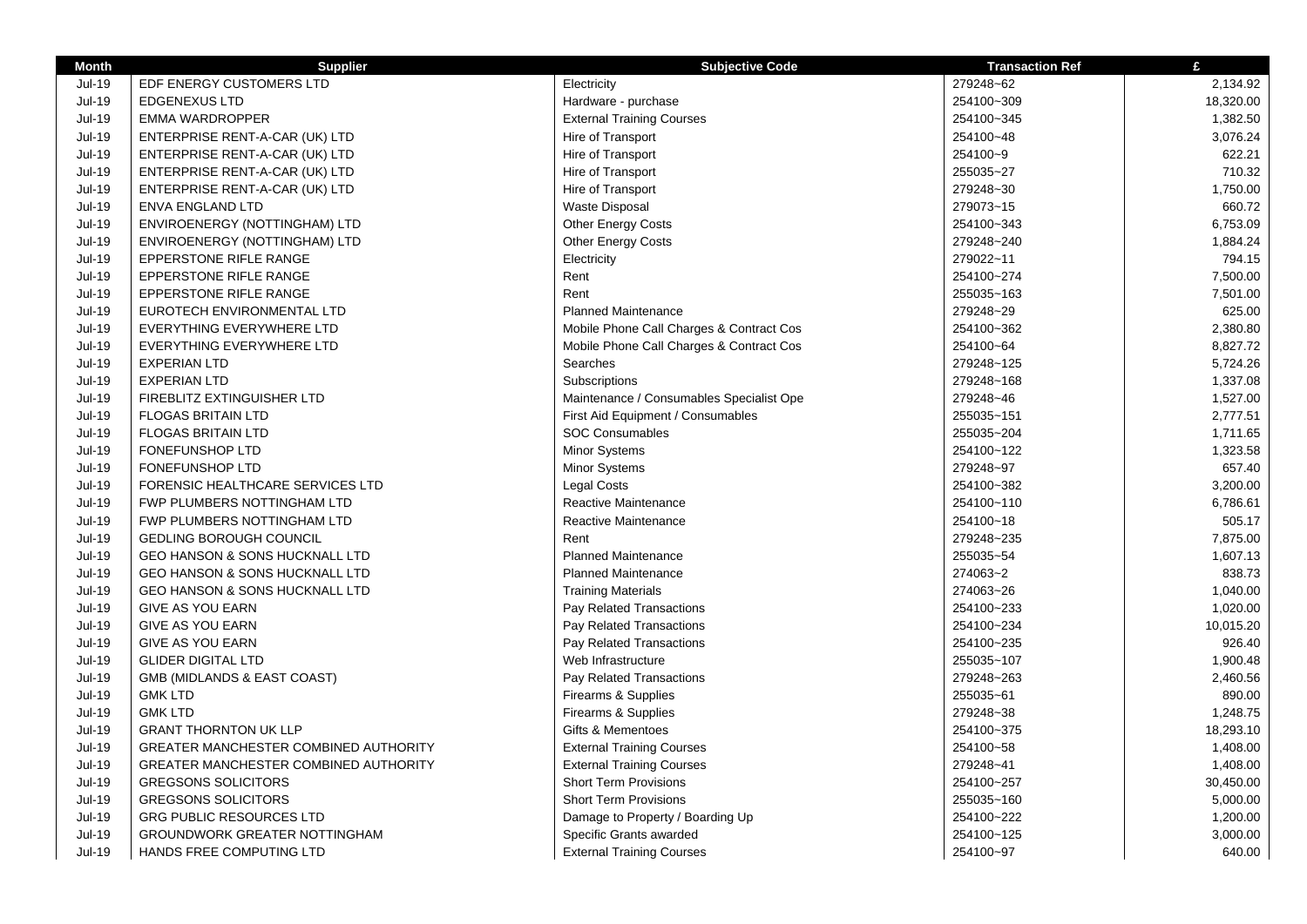| <b>Month</b>  | <b>Supplier</b>                       | <b>Subjective Code</b>                | <b>Transaction Ref</b> | £            |
|---------------|---------------------------------------|---------------------------------------|------------------------|--------------|
| Jul-19        | HANDS FREE COMPUTING LTD              | <b>Tuition Fees</b>                   | 254100~344             | 2,560.00     |
| <b>Jul-19</b> | HANDS FREE COMPUTING LTD              | <b>Tuition Fees</b>                   | 279248~22              | 2,240.00     |
| Jul-19        | HANSON ANIMAL DOCTOR LTD              | Stray Animals (maintenance costs)     | 254100~176             | 29,960.48    |
| <b>Jul-19</b> | HANSON ANIMAL DOCTOR LTD              | Stray Animals (maintenance costs)     | 279248~133             | 1,581.03     |
| Jul-19        | HAYS SPECIALIST RECRUITMENT LTD       | Agency / Temp Staff                   | 254100~36              | 2,911.90     |
| <b>Jul-19</b> | <b>HEALTHWORK LTD</b>                 | <b>Other Medical Costs</b>            | 254100~174             | 5,850.00     |
| <b>Jul-19</b> | <b>HEALTHWORK LTD</b>                 | <b>Other Medical Costs</b>            | 255035~125             | 2,700.00     |
| Jul-19        | <b>HIGGS NEWTON KENYON SOLICITORS</b> | <b>Short Term Provisions</b>          | 254100~257             | 4,475.00     |
| $Jul-19$      | <b>HIGGS NEWTON KENYON SOLICITORS</b> | <b>Short Term Provisions</b>          | 279248~196             | 2,500.00     |
| <b>Jul-19</b> | HIGH ACCESS-ABILITY LTD               | Reactive Maintenance                  | 279248~165             | 900.00       |
| Jul-19        | HILTON BODILL (CONSTRUCTION) LTD      | <b>Planned Maintenance</b>            | 279248~32              | 2,180.00     |
| <b>Jul-19</b> | HM REVENUE & CUSTOMS                  | Apprentice Levy                       | 279248~201             | 49,127.00    |
| Jul-19        | HM REVENUE & CUSTOMS                  | Pay Related Transactions              | 254100~275             | 6,045.17     |
| <b>Jul-19</b> | HM REVENUE & CUSTOMS                  | Pay Related Transactions              | 254100~276             | 3,650.22     |
| <b>Jul-19</b> | HM REVENUE & CUSTOMS                  | Pay Related Transactions              | 254100~277             | 9,358.00     |
| Jul-19        | HM REVENUE & CUSTOMS                  | Pay Related Transactions              | 279248~203             | 2,097,835.28 |
| <b>Jul-19</b> | HM REVENUE & CUSTOMS                  | Pay Related Transactions              | 279248~205             | 883,112.32   |
| <b>Jul-19</b> | HM REVENUE & CUSTOMS                  | Pay Related Transactions              | 279248~206             | 28,184.00    |
| Jul-19        | HM REVENUE & CUSTOMS                  | Pay Related Transactions              | 279248~207             | 1,156,243.64 |
| Jul-19        | <b>HMCTS</b>                          | Electricity                           | 254100~214             | 68,290.47    |
| Jul-19        | <b>HMCTS</b>                          | <b>Other Partnerships</b>             | 271078~12              | 32,104.54    |
| Jul-19        | <b>HOME OFFICE</b>                    | Searches                              | 255035~118             | 800.00       |
| <b>Jul-19</b> | <b>ICVA</b>                           | Subscriptions                         | 254100~126             | 700.00       |
| <b>Jul-19</b> | <b>IMARA</b>                          | Other PA Grants                       | 254100~157             | 52,547.80    |
| <b>Jul-19</b> | <b>INCOM TELECOMMUNICATIONS</b>       | Hardware - purchase                   | 279248~40              | 579.90       |
| Jul-19        | INFLUENTIAL SOFTWARE SERVICES LTD     | <b>External Training Courses</b>      | 275031~1               | 8,400.00     |
| <b>Jul-19</b> | <b>INFORMATION BY DESIGN LTD</b>      | Specific Grants awarded               | 254100~125             | 8,000.00     |
| <b>Jul-19</b> | <b>INTAFORENSICS LTD</b>              | <b>Professional Fees</b>              | 254100~116             | 3,000.00     |
| <b>Jul-19</b> | <b>IRON MOUNTAIN (UK) LTD</b>         | Storage                               | 254100~172             | 7,274.26     |
| <b>Jul-19</b> | <b>IRON MOUNTAIN (UK) LTD</b>         | Storage                               | 254100~373             | 11,190.00    |
| <b>Jul-19</b> | <b>IRON MOUNTAIN (UK) LTD</b>         | Storage                               | 255035~123             | 8,875.44     |
| <b>Jul-19</b> | <b>IRON MOUNTAIN (UK) LTD</b>         | Storage                               | 255035~214             | 7,032.28     |
| <b>Jul-19</b> | <b>IVANTI UK LTD</b>                  | Hardware - purchase                   | 279248~40              | 12,251.26    |
| Jul-19        | <b>J P FRENCH ASSOCIATES</b>          | <b>Forensic Analysis</b>              | 254100~377             | 6,250.00     |
| <b>Jul-19</b> | JACKSON LIFT SERVICES LTD             | <b>Planned PPM Contract</b>           | 254100~16              | 1,041.00     |
| <b>Jul-19</b> | <b>JACKSONS RECOVERY LTD</b>          | <b>Vehicle Recovery Costs</b>         | 254100~209             | 16,268.20    |
| <b>Jul-19</b> | JBT JOINERY & BUILDING LTD            | <b>Building Works - Other</b>         | 279073~9               | 8,575.00     |
| Jul-19        | <b>JJ ARMSTRONG</b>                   | Agency / Temp Staff                   | 279248~113             | 800.00       |
| <b>Jul-19</b> | <b>JUST LEARNING NURSERIES LTD</b>    | Pay Related Transactions              | 254100~210             | 729.00       |
| Jul-19        | KINGS SECURITY SYSTEMS LTD            | Reactive Maintenance                  | 255035~120             | 1,405.00     |
| <b>Jul-19</b> | LANCASHIRE COMBINED FIRE AUTHORITY    | <b>External Training Courses</b>      | 254100~315             | 1,795.16     |
| Jul-19        | LANCASHIRE COMBINED FIRE AUTHORITY    | <b>External Training Courses</b>      | 254100~316             | 815.98       |
| <b>Jul-19</b> | LANGLEY MILL CONTRACT FLOORING LTD    | <b>Building Works - Main Contract</b> | 254100~15              | 9,988.00     |
| Jul-19        | LANGLEY MILL CONTRACT FLOORING LTD    | <b>Planned Maintenance</b>            | 254147~5               | 1,286.00     |
| <b>Jul-19</b> | LEVA INTERNATIONAL INC                | <b>External Training Courses</b>      | 254100~320             | 3,150.00     |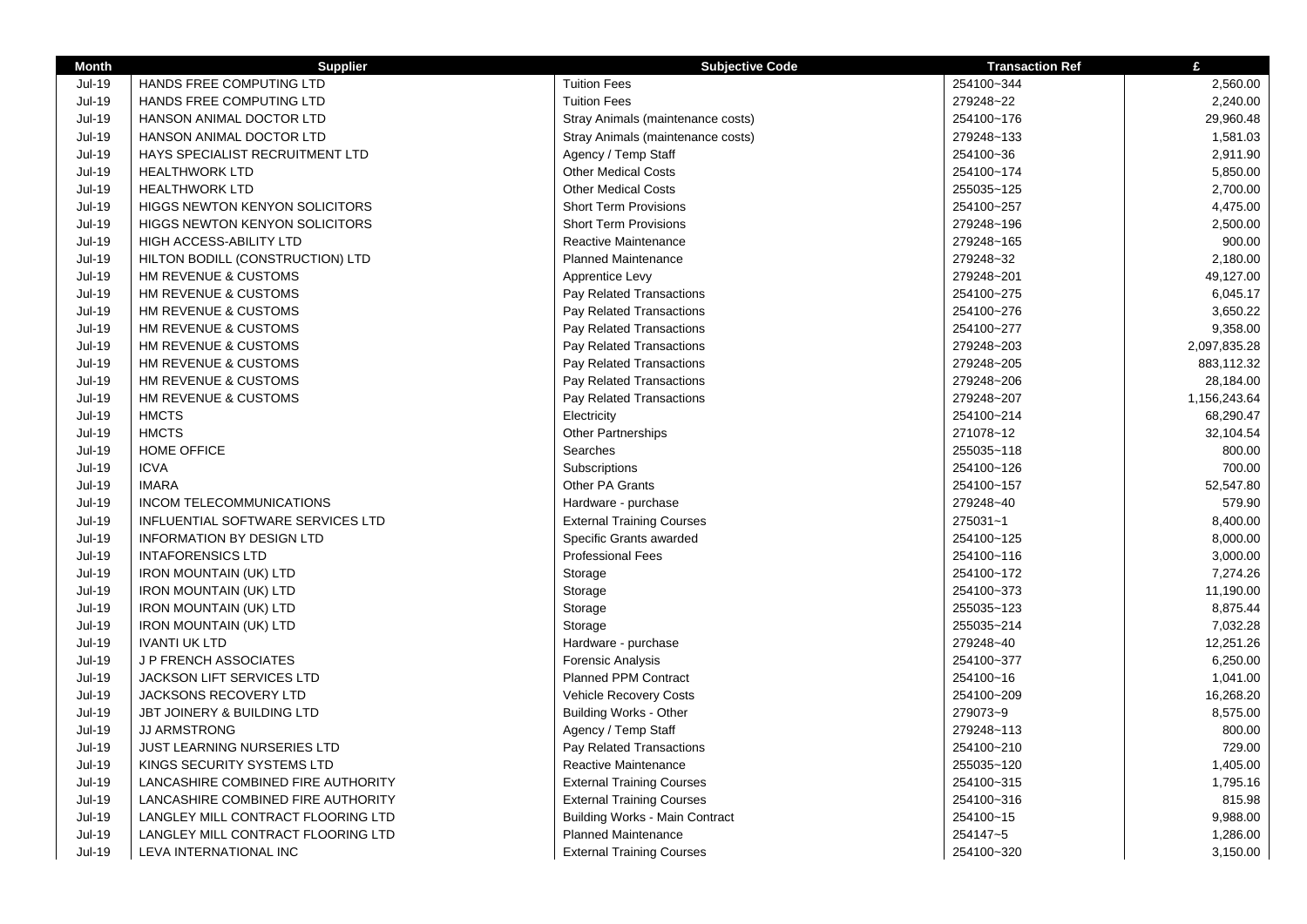| <b>Month</b>  | <b>Supplier</b>                     | <b>Subjective Code</b>                   | <b>Transaction Ref</b> | £          |
|---------------|-------------------------------------|------------------------------------------|------------------------|------------|
| Jul-19        | LEVA INTERNATIONAL INC              | <b>External Training Courses</b>         | 279248~11              | 3,150.00   |
| <b>Jul-19</b> | LIFE SKILLS EDUCATION CHARITY       | Specific Grants awarded                  | 279248~98              | 44,800.25  |
| <b>Jul-19</b> | LINDUM GROUP                        | <b>Building Works - Main Contract</b>    | 254100~134             | 54,465.49  |
| <b>Jul-19</b> | <b>LINDUM GROUP</b>                 | <b>Building Works - Main Contract</b>    | 255035~4               | 76,280.56  |
| <b>Jul-19</b> | LINDUM GROUP                        | <b>Building Works - Main Contract</b>    | 255035~98              | 54,466.49  |
| <b>Jul-19</b> | <b>LOCI FORENSICS B.V</b>           | <b>External Training Courses</b>         | 279248~11              | 2,578.86   |
| <b>Jul-19</b> | <b>LYON EQUIPMENT LTD</b>           | Uniform - PPE                            | 255035~156             | 2,766.96   |
| <b>Jul-19</b> | <b>MACOI LTD</b>                    | Furniture                                | 254100~28              | 717.62     |
| <b>Jul-19</b> | <b>MACOI LTD</b>                    | Furniture                                | 254100~57              | 862.60     |
| Jul-19        | <b>MACOI LTD</b>                    | Furniture                                | 254100~77              | 1,293.90   |
| Jul-19        | <b>MACOI LTD</b>                    | Furniture                                | 255035~48              | 1,293.90   |
| <b>Jul-19</b> | <b>MACOI LTD</b>                    | Furniture                                | 275031~5               | 862.60     |
| Jul-19        | MANSFIELD DISTRICT COUNCIL          | <b>Professional Fees</b>                 | 274063~15              | 10,000.00  |
| Jul-19        | MANSFIELD DISTRICT COUNCIL          | Rent                                     | 254100~186             | 4,243.75   |
| Jul-19        | MAYOR'S OFFICE FOR POLICING & CRIME | Non Specific Capital Grant               | 279248~286             | 362,245.00 |
| <b>Jul-19</b> | MAYOR'S OFFICE FOR POLICING & CRIME | Subscriptions                            | 254100~294             | 33,169.00  |
| Jul-19        | MAYOR'S OFFICE FOR POLICING & CRIME | Subscriptions                            | 279248~275             | 31,641.00  |
| Jul-19        | <b>MAZARS LLP</b>                   | <b>Internal Audit Fee</b>                | 272022~14              | 4,801.00   |
| Jul-19        | <b>MERRIDALE LTD</b>                | Upkeep of Transport & Plant              | 254100~271             | 579.00     |
| $Jul-19$      | <b>MERTRUX LTD</b>                  | <b>Vehicle Repairs</b>                   | 254100~46              | 2,557.95   |
| Jul-19        | <b>METRO ROD LTD</b>                | Reactive Maintenance                     | 254100~201             | 1,815.00   |
| $Jul-19$      | MITIE GROUP PLC                     | Police Surgeons / Clinicians             | 279022~3               | 85,773.93  |
| <b>Jul-19</b> | <b>MIVEN LTD</b>                    | Fees Planned                             | 254100~160             | 267,363.98 |
| <b>Jul-19</b> | <b>MIVEN LTD</b>                    | Service Charge                           | 254100~42              | 7,554.28   |
| <b>Jul-19</b> | MUNICIPAL SECURITY LTD              | <b>Planned Maintenance</b>               | 272022~7               | 14,867.40  |
| $Jul-19$      | MUTUAL VENTURES LTD                 | <b>Professional Fees</b>                 | 254100~86              | 6,381.15   |
| <b>Jul-19</b> | NATIONAL BUSINESS CRIME SOLUTION    | Non Specific Capital Grant               | 279248~286             | 110,287.00 |
| <b>Jul-19</b> | NATIONAL MONITORING                 | <b>CCTV</b>                              | 254100~394             | 3.511.76   |
| Jul-19        | NATIONAL MONITORING                 | Covert Alarms, CCTV & Security Systems   | 254100~306             | 3,559.72   |
| <b>Jul-19</b> | <b>NCC GROUP</b>                    | Other IT Costs                           | 279248~100             | 630.00     |
| Jul-19        | <b>NCC PENSION FUND</b>             | Pay Related Transactions                 | 254100~278             | 400,944.89 |
| <b>Jul-19</b> | <b>NCC PENSION FUND</b>             | Pay Related Transactions                 | 254100~279             | 197,658.76 |
| <b>Jul-19</b> | <b>NCC PENSION FUND</b>             | <b>Professional Fees</b>                 | 269022~2               | 1,060.00   |
| <b>Jul-19</b> | NEIL HUDGELL LTD                    | <b>Short Term Provisions</b>             | 279248~196             | 14,000.00  |
| <b>Jul-19</b> | NEOLOGY UK LTD                      | Hardware - purchase                      | 254100~56              | 6,245.00   |
| <b>Jul-19</b> | NEOPOST LTD                         | Postage Costs                            | 255035~1               | 3,848.52   |
| Jul-19        | NETCALL TELECOM LTD                 | Hardware - purchase                      | 279248~276             | 1,475.00   |
| <b>Jul-19</b> | NICE SYSTEMS UK LTD                 | Software - purchase                      | 254120~9               | 149,943.22 |
| <b>Jul-19</b> | NO 1 COPPERPOT CREDIT UNION         | Pay Related Transactions                 | 254100~242             | 23,262.74  |
| <b>Jul-19</b> | NO 1 COPPERPOT CREDIT UNION         | Pay Related Transactions                 | 279248~255             | 5,188.14   |
| $Jul-19$      | NORMANTON SCREEN PRINTING           | Maintenance / Consumables Specialist Ope | 279248~272             | 702.00     |
| <b>Jul-19</b> | NOTTINGHAM CITY COUNCIL             | <b>External Training Courses</b>         | 279248~48              | 990.00     |
| <b>Jul-19</b> | NOTTINGHAM CITY COUNCIL             | Other PA Grants                          | 279248~244             | 117,826.00 |
| <b>Jul-19</b> | NOTTINGHAM CITY COUNCIL             | Other PA Grants                          | 279248~267             | 117,826.00 |
| $Jul-19$      | NOTTINGHAM CITY TRANSPORT LTD       | <b>Fixtures &amp; Fittings</b>           | 254100~59              | 590.00     |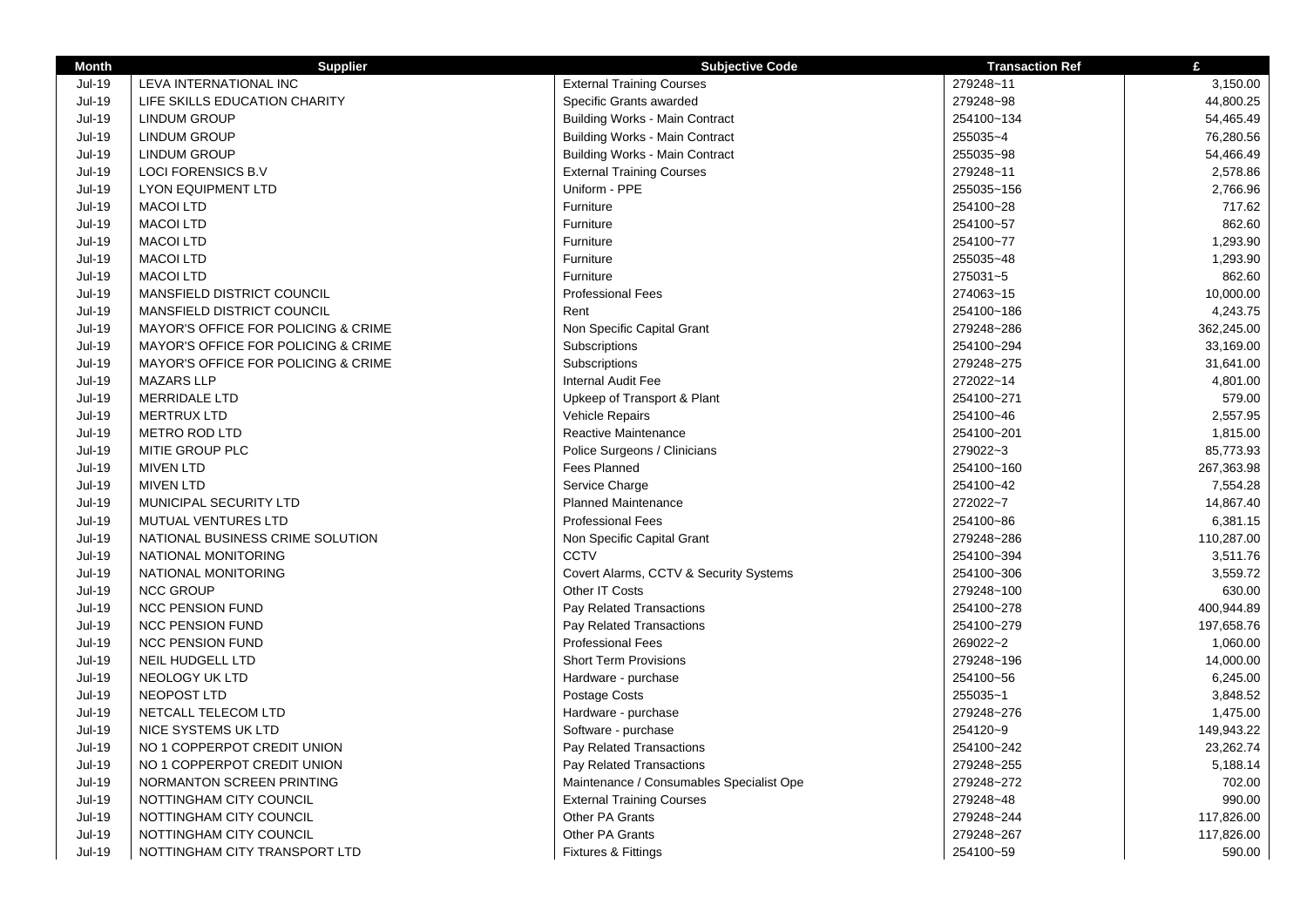| <b>Month</b>  | <b>Supplier</b>                                  | <b>Subjective Code</b>                     | <b>Transaction Ref</b> | £          |
|---------------|--------------------------------------------------|--------------------------------------------|------------------------|------------|
| <b>Jul-19</b> | NOTTINGHAM INDUSTRIAL CLEANERS LTD               | Window Cleaning                            | 254100~228             | 861.00     |
| <b>Jul-19</b> | NOTTINGHAM TRENT UNIVERSITY                      | <b>Grants to Voluntary Bodies</b>          | 254100~304             | 2,400.00   |
| <b>Jul-19</b> | NOTTINGHAMSHIRE COUNTY COUNCIL                   | Young Offenders Teams                      | 254100~365             | 59,038.00  |
| <b>Jul-19</b> | NOTTINGHAMSHIRE SEXUAL VIOLENCE SUPPORT SERVICES | Other PA Grants                            | 279248~121             | 29,377.50  |
| <b>Jul-19</b> | NOTTS POLICE BENEVOLENT FUND                     | Pay Related Transactions                   | 254100~239             | 870.00     |
| <b>Jul-19</b> | NOTTS POLICE FEDERATION FUND                     | Pay Related Transactions                   | 254100~238             | 38,880.75  |
| <b>Jul-19</b> | NOTTS POLICE FEDERATION FUND                     | Pay Related Transactions                   | 279248~185             | 72,688.74  |
| <b>Jul-19</b> | NOTTS POLICE FEDERATION FUND                     | Pay Related Transactions                   | 279248~257             | 1,997.50   |
| <b>Jul-19</b> | NOTTS POLICE SPORTS & SOCIAL CLUB                | Pay Related Transactions                   | 254100~236             | 4,073.44   |
| <b>Jul-19</b> | NOTTS POLICE SPORTS & SOCIAL CLUB                | Pay Related Transactions                   | 279248~258             | 667.50     |
| <b>Jul-19</b> | OPTIMISING COACHING LTD                          | <b>External Training Courses</b>           | 279022~16              | 7,400.00   |
| <b>Jul-19</b> | <b>OXFORD UNIVERSITY PRESS</b>                   | <b>Training Materials</b>                  | 279073~31              | 2,700.00   |
| <b>Jul-19</b> | PAUL ELLIS AUTOS                                 | Vehicle Repairs                            | 279248~208             | 941.96     |
| <b>Jul-19</b> | PAYNE HICKS BEACH LLP                            | <b>Legal Costs</b>                         | 254100~403             | 1,300.00   |
| <b>Jul-19</b> | PAYPOINT PLC                                     | <b>Electronic Forensics</b>                | 254100~216             | 700.00     |
| <b>Jul-19</b> | PELLACRAFT LTD                                   | Publicity                                  | 255035~3               | 3,400.00   |
| <b>Jul-19</b> | PELLACRAFT LTD                                   | <b>Stationery &amp; Office Consumables</b> | 255035~133             | 2,750.00   |
| <b>Jul-19</b> | PERFECT CIRCLE JV LTD                            | Fees - Other                               | 254100~152             | 8,880.76   |
| <b>Jul-19</b> | PERFECT CIRCLE JV LTD                            | Fees - Statutory                           | 254100~113             | 9,043.94   |
| <b>Jul-19</b> | PERFECT CIRCLE JV LTD                            | Fees - Statutory                           | 254100~30              | 47,375.52  |
| <b>Jul-19</b> | PERFECT CIRCLE JV LTD                            | Fees - Statutory                           | 255035~20              | 101,389.26 |
| <b>Jul-19</b> | PERFECT CIRCLE JV LTD                            | Fees - Statutory                           | 255035~84              | 9,044.94   |
| <b>Jul-19</b> | PERSONNEL HYGIENE SERVICES LTD                   | Planned PPM Contract                       | 254100~124             | 540.00     |
| <b>Jul-19</b> | PFOA WELFARE SERVICES LTD                        | Counselling                                | 254100~272             | 13,625.01  |
| <b>Jul-19</b> | PITNEY BOWES                                     | Postage Costs                              | 254100~224             | 2,011.00   |
| <b>Jul-19</b> | POLICE AND CRIME COMMISSIONER FOR HAMPSHIRE      | Other Partnerships                         | 279248~154             | 1,285.25   |
| <b>Jul-19</b> | POLICE AND CRIME COMMISSIONER FOR HAMPSHIRE      | Other Partnerships                         | 279248~156             | 1,285.24   |
| <b>Jul-19</b> | POLICE AND CRIME COMMISSIONER FOR KENT           | <b>External Training Courses</b>           | 254100~10              | 6,670.00   |
| <b>Jul-19</b> | POLICE AND CRIME COMMISSIONER FOR LEICESTERSHIRE | Collaboration service                      | 279073~33              | 99,944.84  |
| <b>Jul-19</b> | POLICE AND CRIME COMMISSIONER FOR LEICESTERSHIRE | <b>Network Services</b>                    | 254100~119             | 54,673.75  |
| <b>Jul-19</b> | POLICE AND CRIME COMMISSIONER FOR LINCOLNSHIRE   | <b>Electronic Forensics</b>                | 254100~193             | 1,846.85   |
| <b>Jul-19</b> | POLICE AND CRIME COMMISSIONER FOR LINCOLNSHIRE   | Hardware - purchase                        | 254100~56              | 104,746.13 |
| <b>Jul-19</b> | POLICE AND CRIME COMMISSIONER FOR LINCOLNSHIRE   | <b>Other Partnerships</b>                  | 254100~282             | 205,053.00 |
| <b>Jul-19</b> | POLICE AND CRIME COMMISSIONER FOR WEST YORKSHIRE | Collaboration service                      | 279248~114             | 149,361.00 |
| <b>Jul-19</b> | POLICE MUTUAL ASSURANCE SOCIETY                  | Pay Related Transactions                   | 254100~240             | 58,959.89  |
| <b>Jul-19</b> | POLICE MUTUAL ASSURANCE SOCIETY                  | Pay Related Transactions                   | 279248~256             | 5,385.82   |
| <b>Jul-19</b> | POST OFFICE LTD                                  | Road Fund Licences                         | 254100~4               | 610.00     |
| <b>Jul-19</b> | POWELL & BARNS GROUP LTD                         | Specific Grants awarded                    | 254100~125             | 2,687.08   |
| <b>Jul-19</b> | PPL PRS LTD                                      | Rent                                       | 254100~219             | 11,467.65  |
| <b>Jul-19</b> | PRAECEDO BUSINESS SOLUTIONS LTD                  | <b>Consultants Fees</b>                    | 254100~168             | 13,900.00  |
| <b>Jul-19</b> | PROF S AL-SARRAJ                                 | <b>Doctors Statements</b>                  | 254100~355             | 2,800.00   |
| <b>Jul-19</b> | PROF S AL-SARRAJ                                 | <b>Doctors Statements</b>                  | 255035~36              | 2,300.00   |
| <b>Jul-19</b> | PRUDENTIAL                                       | Pay Related Transactions                   | 279248~262             | 5,177.52   |
| Jul-19        | PTSG ELECTRICAL SERVICES LTD                     | <b>Planned PPM Contract</b>                | 254100~40              | 1,083.00   |
| <b>Jul-19</b> | <b>QUADRANT EVENTS LTD</b>                       | <b>Other Operational Expenses</b>          | 255035~103             | 528.00     |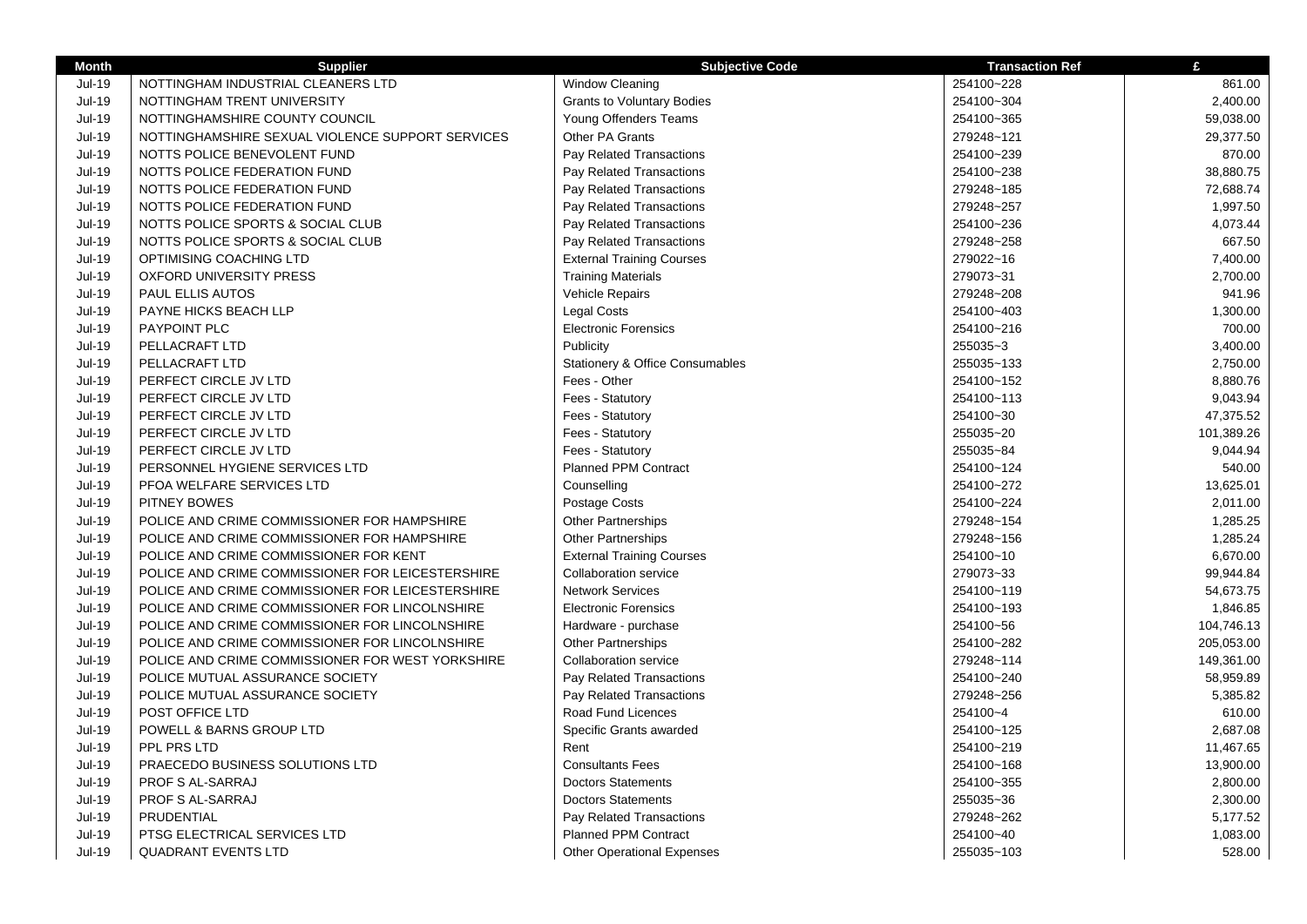| <b>Month</b>  | <b>Supplier</b>                                 | <b>Subjective Code</b>         | <b>Transaction Ref</b> | £         |
|---------------|-------------------------------------------------|--------------------------------|------------------------|-----------|
| $Jul-19$      | R.M.S. ROOFING AND PROPERTY MAINTENANCE LTD     | Building Works - Main Contract | 279248~232             | 18,070.00 |
| <b>Jul-19</b> | RED SNAPPER MEDIA LTD                           | Publicity                      | 254100~127             | 700.00    |
| <b>Jul-19</b> | REED SPECIALIST RECRUITMENT LTD                 | Agency / Temp Staff            | 254100~232             | 5,866.00  |
| <b>Jul-19</b> | REED SPECIALIST RECRUITMENT LTD                 | Agency / Temp Staff            | 255035~155             | 2,095.00  |
| <b>Jul-19</b> | REED SPECIALIST RECRUITMENT LTD                 | Agency / Temp Staff            | 279073~22              | 2,095.00  |
| <b>Jul-19</b> | RELIANCE HIGH TECH LTD                          | <b>Annual Servicing</b>        | 279248~103             | 2,093.69  |
| <b>Jul-19</b> | RELIANCE HIGH TECH LTD                          | <b>Building Works - Other</b>  | 279248~49              | 1,326.05  |
| $Jul-19$      | RELIANCE HIGH TECH LTD                          | <b>Planned Maintenance</b>     | 254100~84              | 509.55    |
| <b>Jul-19</b> | RELIANCE HIGH TECH LTD                          | <b>Planned Maintenance</b>     | 279248~26              | 2,009.10  |
| <b>Jul-19</b> | RELIANCE HIGH TECH LTD                          | Reactive Maintenance           | 254100~23              | 987.20    |
| <b>Jul-19</b> | <b>RELIANCE HIGH TECH LTD</b>                   | Reactive Maintenance           | 279248~19              | 6,659.15  |
| <b>Jul-19</b> | RH FOOD SOLUTIONS LTD                           | <b>Catering Equipment</b>      | 255035~166             | 510.00    |
| <b>Jul-19</b> | RICHFORD MOTOR SERVICES LTD                     | Vehicle Recovery Costs         | 254100~209             | 22,623.20 |
| <b>Jul-19</b> | <b>RIGHT 2 WRITE LTD</b>                        | <b>Tuition Fees</b>            | 255035~22              | 1,560.00  |
| <b>Jul-19</b> | ROYAL MAIL GROUP PLC                            | Postage Costs                  | 254100~118             | 4,996.24  |
| <b>Jul-19</b> | ROYAL MAIL GROUP PLC                            | Postage Costs                  | 255035~89              | 2,859.27  |
| <b>Jul-19</b> | ROYAL MAIL GROUP PLC                            | Postage Costs                  | 279248~91              | 7,037.49  |
| Jul-19        | <b>RS COMPONENTS LTD</b>                        | Radio / Airwave - Equipment    | 255035~71              | 921.32    |
| Jul-19        | SAFARILAND UK LTD                               | Clothing & Uniforms            | 255035~165             | 1,847.46  |
| Jul-19        | SAFARILAND UK LTD                               | Clothing & Uniforms            | 255035~50              | 970.94    |
| Jul-19        | SAFARILAND UK LTD                               | Clothing & Uniforms            | 279248~209             | 6,018.65  |
| Jul-19        | <b>SCANNA MSC LTD</b>                           | <b>Specialist Equipment</b>    | 254100~386             | 8,250.00  |
| Jul-19        | <b>SECOND ELEMENT LTD</b>                       | <b>Annual Servicing</b>        | 254100~135             | 1,374.00  |
| $Jul-19$      | <b>SECOND ELEMENT LTD</b>                       | <b>Annual Servicing</b>        | 255035~101             | 9,115.00  |
| Jul-19        | <b>SECOND ELEMENT LTD</b>                       | <b>Planned PPM Contract</b>    | 255035~105             | 566.00    |
| Jul-19        | <b>SECOND ELEMENT LTD</b>                       | <b>Planned PPM Contract</b>    | 255035~81              | 1,161.34  |
| Jul-19        | <b>SEPURA LTD</b>                               | Radio / Airwave - Equipment    | 254100~98              | 2,535.00  |
| Jul-19        | <b>SERENDIPITYS NURSERY</b>                     | Pay Related Transactions       | 254100~210             | 814.17    |
| Jul-19        | SHARPLINE DECORATORS LTD                        | <b>Planned Maintenance</b>     | 254100~149             | 1,006.00  |
| Jul-19        | SHARPLINE DECORATORS LTD                        | <b>Planned Maintenance</b>     | 254100~47              | 1,099.00  |
| <b>Jul-19</b> | SHARPLINE DECORATORS LTD                        | <b>Planned Maintenance</b>     | 279248~26              | 1,656.00  |
| Jul-19        | SHRED STATION LTD                               | <b>Confidential Waste</b>      | 254100~147             | 2,929.50  |
| Jul-19        | SLATER ELECTRICAL SERVICES LTD                  | <b>Planned Maintenance</b>     | 279248~26              | 1,166.50  |
| Jul-19        | SLATER ELECTRICAL SERVICES LTD                  | <b>Planned Maintenance</b>     | 279248~96              | 2,997.60  |
| Jul-19        | SLATER ELECTRICAL SERVICES LTD                  | Reactive Maintenance           | 254100~18              | 1,412.04  |
| Jul-19        | SLATER ELECTRICAL SERVICES LTD                  | Reactive Maintenance           | 254100~61              | 800.64    |
| Jul-19        | SLATER ELECTRICAL SERVICES LTD                  | Reactive Maintenance           | 279248~16              | 1,053.38  |
| Jul-19        | SLATER ELECTRICAL SERVICES LTD                  | Reactive Maintenance           | 279248~19              | 962.36    |
| Jul-19        | SMARTDESK SYSTEMS LTD T/A TGS SERVICES (UK) LTD | <b>Systems Development</b>     | 272022~12              | 585.98    |
| $Jul-19$      | SMARTDESK SYSTEMS LTD T/A TGS SERVICES (UK) LTD | <b>Systems Development</b>     | 279248~79              | 650.00    |
| Jul-19        | SOFTWARE BOX LTD                                | Hardware - purchase            | 254100~56              | 1,440.47  |
| Jul-19        | SOLO SERVICE GROUP LTD                          | <b>Contract Cleaning</b>       | 254100~185             | 46,243.91 |
| Jul-19        | SONIC COMMUNICATIONS (INTERNATIONAL) LTD        | Radio / Airwave - Equipment    | 279248~76              | 1,572.00  |
| $Jul-19$      | SPACEWISE                                       | <b>Removal Costs</b>           | 279248~247             | 1,170.00  |
| <b>Jul-19</b> | SPECIALIST COMPUTER CENTRES PLC                 | Hardware                       | 279248~57              | 35,081.20 |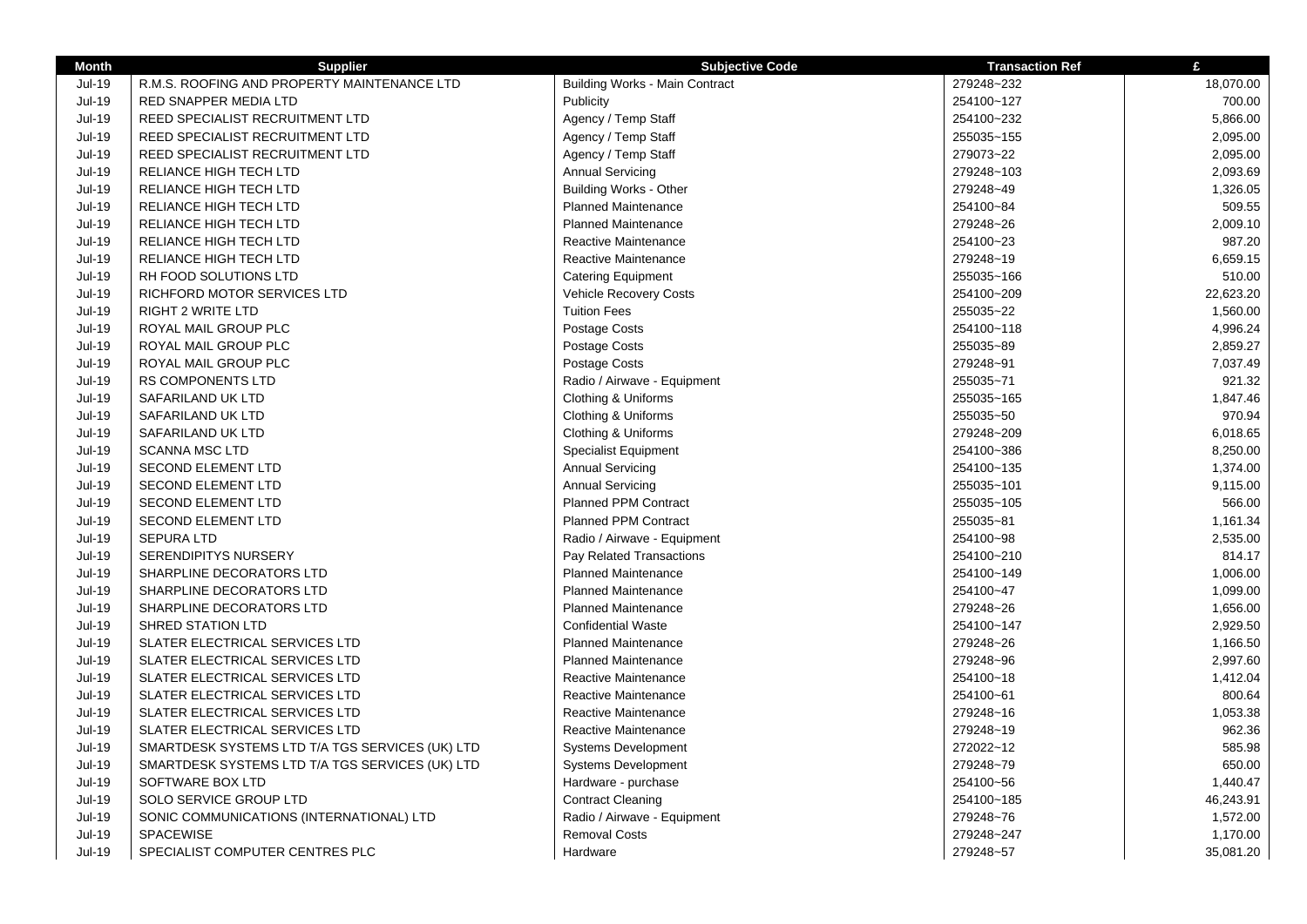| <b>Month</b>  | <b>Supplier</b>                                       | <b>Subjective Code</b>                   | <b>Transaction Ref</b>   | £          |
|---------------|-------------------------------------------------------|------------------------------------------|--------------------------|------------|
| <b>Jul-19</b> | SPECIALIST COMPUTER CENTRES PLC                       | Hardware - purchase                      | 279248~40                | 1,481.90   |
| Jul-19        | STARFISH CONSULTING (RUTLAND) LTD                     | Specific Grants awarded                  | 279248~98                | 2,616.10   |
| <b>Jul-19</b> | STARFISH CONSULTING (RUTLAND) LTD                     | Specific Grants awarded                  | 279249~1                 | 1,366.10   |
| <b>Jul-19</b> | STARTRAQ (UK) LTD                                     | Licence Fees                             | 254120~11                | 6,313.00   |
| <b>Jul-19</b> | STARTRAQ (UK) LTD                                     | Licence Fees                             | 255035~115               | 7,428.00   |
| $Jul-19$      | STARTRAQ (UK) LTD                                     | Licence Fees                             | 274063~14                | 7,457.00   |
| <b>Jul-19</b> | STARTRAQ (UK) LTD                                     | Software Licences                        | 255035~114               | 2,538.62   |
| $Jul-19$      | STARTRAQ (UK) LTD                                     | Software Licences                        | 274063~13                | 2,244.18   |
| <b>Jul-19</b> | STARTRAQ (UK) LTD                                     | Software Licences                        | 279248~115               | 2,506.62   |
| $Jul-19$      | SUNTOP BOARDING KENNELS                               | Stray Animals (maintenance costs)        | 254120~15                | 6,655.00   |
| <b>Jul-19</b> | <b>T &amp; S HEATING LTD</b>                          | Planned PPM Contract                     | 254100~144               | 666.84     |
| <b>Jul-19</b> | TAILORED IMAGE LTD                                    | Clothing & Uniforms                      | 255035~32                | 794.88     |
| <b>Jul-19</b> | <b>TAILORED IMAGE LTD</b>                             | Clothing & Uniforms                      | 272022~9                 | 1,940.70   |
| Jul-19        | TETRA SCENE OF CRIME INTERNATIONAL LTD                | Maintenance / Consumables Specialist Ope | 254100~171               | 563.00     |
| <b>Jul-19</b> | THE ALBERT HALL (NOTTINGHAM) LTD                      | <b>Other Employee Costs</b>              | 255035~226               | 5,934.00   |
| $Jul-19$      | THE APPROPRIATE ADULT SERVICE LTD                     | <b>Witness Expenses</b>                  | 254100~367               | 5,874.73   |
| <b>Jul-19</b> | THE BARCODE WAREHOUSE LTD                             | Hardware - purchase                      | 279248~166               | 1,048.56   |
| <b>Jul-19</b> | THE INVESTIGATOR                                      | <b>External Training Courses</b>         | 254100~356               | 1,271.00   |
| Jul-19        | THE KNOWLEDGE ACADEMY LTD                             | <b>Internal Training Courses</b>         | 254100~370               | 695.00     |
| $Jul-19$      | THE KNOWLEDGE ACADEMY LTD                             | <b>Internal Training Courses</b>         | 255035~210               | 695.00     |
| Jul-19        | THE POLICE AND CRIME COMMISSIONER FOR NORTH YORKSHIRE | <b>Other Partnerships</b>                | 254100~398               | 2,000.00   |
| <b>Jul-19</b> | THE POLICE ICT COMPANY                                | Hardware - purchase                      | 255035~35                | 8,475.86   |
| <b>Jul-19</b> | THEBIGWORD INTERPRETING SERVICES LTD                  | Interpreters Fees & Translators Fees     | 254100~254               | 2,459.04   |
| <b>Jul-19</b> | TOP TROCK FIRE UK LTD                                 | <b>Cleaning &amp; Domestic Supplies</b>  | 255035~169               | 4,733.00   |
| $Jul-19$      | <b>TRADE UK</b>                                       | Reactive Maintenance                     | 279248~119               | 824.94     |
| <b>Jul-19</b> | <b>TRADE UK</b>                                       | <b>Specialist Equipment</b>              | 274063~31                | 579.90     |
| Jul-19        | <b>TRAINLINE.COM LTD</b>                              | <b>Train Fares</b>                       | 254100~388               | 5,187.90   |
| <b>Jul-19</b> | <b>UNION LINE</b>                                     | <b>Legal Costs</b>                       | 279248~73                | 635.00     |
| <b>Jul-19</b> | <b>UNISON</b>                                         | Pay Related Transactions                 | 279248~261               | 6,439.13   |
| <b>Jul-19</b> | UNIVERSITY HOSPITALS OF LEICESTER NHST                | Pathologists Fees                        | 255035~208               | 633.20     |
| Jul-19        | UNIVERSITY OF LEICESTER                               | Pathologists Fees                        | 255035~225               | 526.50     |
| <b>Jul-19</b> | UNIVERSITY OF LEICESTER                               | Pathologists Fees                        | 271078~22                | 10,526.00  |
| <b>Jul-19</b> | UNIVERSITY OF LEICESTER                               | Pathologists Fees                        | 271078~23                | 5,302.00   |
| <b>Jul-19</b> | UNIVERSITY OF LEICESTER                               | Pathologists Fees                        | 271078~25                | 2,651.00   |
| <b>Jul-19</b> | UNIVERSITY OF LEICESTER                               | Pathologists Fees                        | 271078~27                | 5,302.00   |
| <b>Jul-19</b> | UNIVERSITY OF LEICESTER                               | Pathologists Fees                        | 271118~5                 | 2,651.00   |
| <b>Jul-19</b> | UNIVERSITY OF LEICESTER                               | Pathologists Fees                        | 271118~6                 | 2,651.00   |
| Jul-19        | UNIVERSITY OF LEICESTER                               | Pathologists Fees                        | 279073~41                | 2,651.00   |
| <b>Jul-19</b> | UNIVERSITY OF LEICESTER                               | Pathologists Fees                        | 279248~269               | 2,651.00   |
| $Jul-19$      | <b>VENSON NOTTS LTD</b>                               | Venson DSAF                              |                          | 98,885.21  |
| <b>Jul-19</b> | <b>VENSON NOTTS LTD</b>                               | Venson PPM                               | 254100~268<br>254100~270 | 142.246.13 |
| <b>Jul-19</b> |                                                       |                                          | 255035~7                 | 4,990.94   |
|               | VEOLIA ENVIRONMENTAL SERVICES (UK) LTD                | Waste Disposal<br>Waste Disposal         | 279248~15                |            |
| Jul-19        | VEOLIA ENVIRONMENTAL SERVICES (UK) LTD                |                                          |                          | 6,185.89   |
| <b>Jul-19</b> | <b>VIRGIN MEDIA BUSINESS LTD</b>                      | Mobile Phone Call Charges & Contract Cos | 254100~64                | 5,612.20   |
| <b>Jul-19</b> | <b>VIRGIN MEDIA BUSINESS LTD</b>                      | <b>Network Services</b>                  | 254100~119               | 1,630.58   |